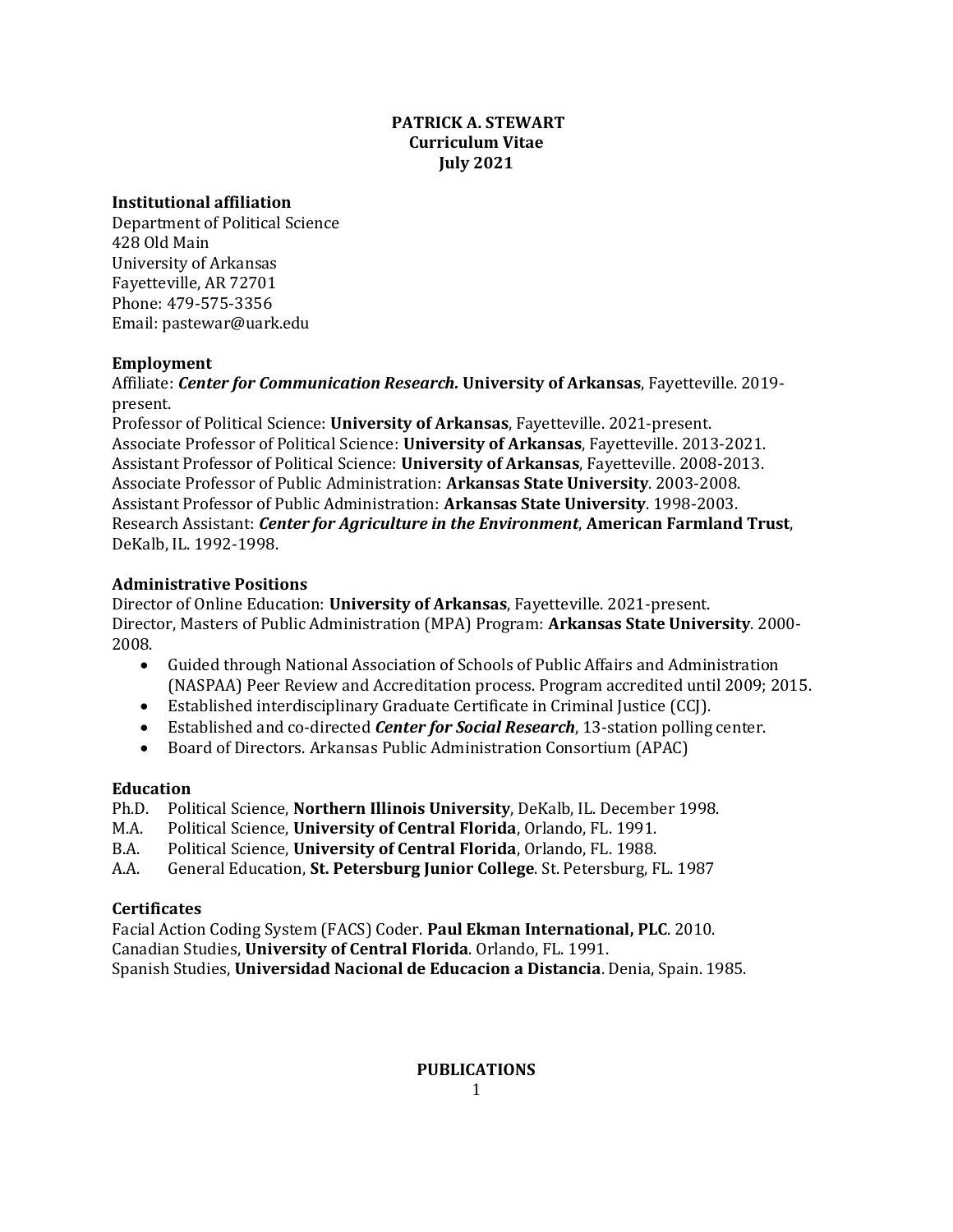### **(\*=Graduate Student; @=Undergraduate Student)**

### **Books and Edited Works (7)**

Jordan Mansell, Allison Harell, Elisabeth Gidengil, and **Patrick A. Stewart** (Eds.). (2021). Psychophysiology, cognition, and political differences. Politics and the Life Sciences, 40(2), 137- 212.

Michael Bang Petersen, Joshua M. Tybur, and **Patrick A. Stewart** (Eds.). (2020). *Disgust and Political Attitudes*. **Politics and the Life Sciences,** 39(2).

Joshua L. Mitchell, Karen Sebold, Andrew Dowdle, Scott Limbocker\*, and **Patrick A. Stewart**. *The Political Geography of Campaign Finance: Fundraising and Contribution Patterns in Presidential Elections, 2004-2013.* Palgrave-Macmillan. October 2015. ISBN: 978-1-13744-557-5.

Robert H. Blank, Samuel M. Hines, Jr. Odelia Funke, Joseph Losco, and **Patrick A. Stewart.** *Politics and the Life Sciences: The State of the Discipline*. Emerald Group Publishing Limited. October 27, 2014. ISBN: 978-1-78441-108-4.

Andrew Dowdle, Scott Limbocker\*, Song Yang, Karen Sebold\*, and **Patrick A. Stewart**. *The Invisible Hands of Political Parties in Presidential Elections.* Palgrave-Macmillan. June 20, 2013.

**Patrick A. Stewart**. *Debatable Humor: Laughing Matters on the 2008 Presidential Primary Campaign.* **Lexington Press** (A division of Rowman & Littlefield Publishers, Inc). March 15, 2012.

**Patrick A. Stewart** and Erik P. Bucy (Eds.) *Founders Edition.* 30th Year Anniversary Edition of **Politics and the Life Sciences**. Spring 2011, 30(1): 50-106.

### **Articles (N = 46)**

Carl Senior, **Patrick A. Stewart**, Erik P. Bucy, and Nick Lee. (2021). Performance, Politics and Boris Johnson's Brexit. **Frontiers in Psychology**, 12(709756), 1-3. <https://www.frontiersin.org/articles/10.3389/fpsyg.2021.709756/full>

**Patrick A. Stewart** and Elena Svetieva. (2021). Micro-Expressions of Fear During the 2016 Presidential Campaign Trail: Their Influence on Trait Perceptions of Donald Trump. **Frontiers in Psychology**, 12, 1301. <https://doi:10.3389/fpsyg.2021.608483>

**Patrick A. Stewart**, Austin D. Eubanks\*, Nicholas Hersom@, and Cooper A. Hearn@. (2021). *Visual Priming and Framing During the 2020 Democratic Presidential Debates: Electoral Status Predicts Favorable Camera Treatment.* **The International Journal of Press/Politics,** 26(1): 256-276. <https://doi.org/10.1177/1940161220952736>

Brandon C. Bouchillon and **Patrick A. Stewart**. (2021). *Games-based trust: Role-playing the administrative experience of immigrants.* **New Media & Society**, 23(3): 479-496. [https://doi.org/10.1177/1461444819900557](https://doi.org/10.1177%2F1461444819900557)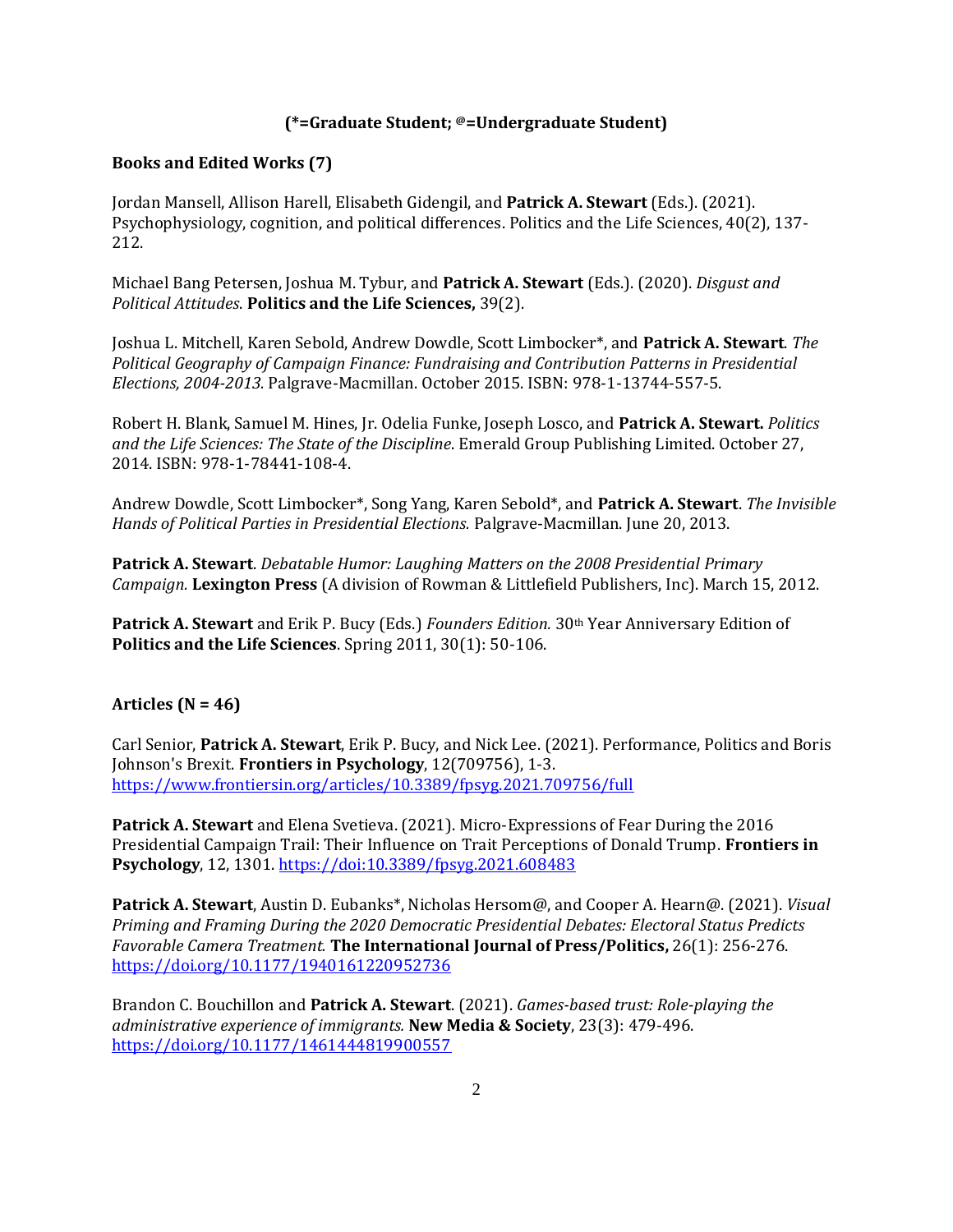**Patrick A. Stewart**, Thomas G. Adams\*, and Carl Senior. (2020). *The Effect of Trait and State Disgust on Fear of God and Fear of Sin.* **Frontiers in Psychology**, 11, 51. <https://doi.org/10.3389/fpsyg.2020.00051>

Austin Eubanks\*, Scott Eidelman, Derrick Till\*, David Sparkman\*, **Patrick A. Stewart**, and Rob Wicks. (2020). *Outcome-based dissonance and Morton's Fork: Evaluative Consequences of Unfavorable Alternatives in the 2016 U.S. Presidential Election.* **Journal of Theoretical Social Psychology**. 4(1): 21-31.<https://doi.org/10.1002/jts5.55>

**Patrick A. Stewart***,* Carl Senior, and Erik P. Bucy. (2020). *Honeymoon or hangover? How election outcomes produce emotional shifts to winning candidate smiles.* **Personality and Individual Differences**. 152(109599): 1-5[. https://doi.org/10.1016/j.paid.2019.109599](https://doi.org/10.1016/j.paid.2019.109599)

**Patrick A. Stewart***,* Elaine Terrell, Alex M. Kareev, Blake Tylar Ellison, Charini, I. Urteaga. *"Gamifying" online American National Government: Lessons learned from the first year of developing "Citizenship Quest.*" (2019) **Journal of Political Science Education.** 1-18. <https://doi.org/10.1080/15512169.2018.1563550>

**Patrick A. Stewart**, Austin Eubanks@, and Jason Miller@. *Visual priming and framing of the 2016 GOP and Democratic Party presidential primary debates*. **Politics and the Life Sciences. May** 2019 38(1): 14-31[. https://doi.org/10.1017/pls.2018.16](https://doi.org/10.1017/pls.2018.16)

**Patrick A. Stewart**, Thomas G. Adams\*, and Jamilah George@. *Does predisposition towards disgust affect emotional response to political leaders? Evidence from the 2012 presidential election.* **Social Science Quarterly.** October 2019, 100 (6): 2033-2046. <https://doi.org/10.1111/ssqu.12705>

**Patrick A. Stewart**, Austin D. Eubanks\*, Reagan G. Dye\*, Zijian H. Gong, Erik P. Bucy, Scott Eidelman and Robert H. Wicks. *Candidate Performance and Observable Audience Response: Laughter and Applause–Cheering During the First 2016 Clinton–Trump Presidential Debate.* **Frontiers in Psychology.** May 2018, 9: 1182.<https://doi.org/10.3389/fpsyg.2018.01182>

**Patrick A. Stewart**, Austin D. Eubanks\*, Reagan G. Dye\*, Scott Eidelman and Robert H. Wicks. *Visual Presentation Style 2: Influences on Perceptions of Donald Trump and Hillary Clinton Based on Visual Presentation Style during the Third 2016 Presidential Debate.* **American Behavioral Scientist**. May 2017, 61 (5): 545-557. DOI: 10.1177/0002764217707621

Robert H. Wicks, **Patrick A. Stewart,** Austin D. Eubanks\*, Scott Eidelman and Reagan G. Dye\*. *Visual Presentation Style 1: A Test of Visual Presentation Styles and Candidate Evaluation during the First 2016 Presidential Debate.* **American Behavioral Scientist**. May 2017, 61 (5): 531-544. DOI: 10.1177/0002764217704317.

**Patrick A. Stewart**, Austin Eubanks@, and Jason Miller@. *"Please clap": Applause, laughter, and booing during the 2016 GOP presidential primary debates.* **PS: Political Science & Politics**. October 2016, 49(4): 696-700. DOI: doi.org/10.1017/s1049096516001451.

Song Yang, Scott Limbocker\*, Andrew Dowdle, **Patrick A. Stewart** and Karen Sebold\*. *Party Cohesion in Presidential Races: Applying Social Network Theory to the Pre-Primary Multiple Donor Network of 2004 and 2008.* **Party Politics.** July 2015, 21(4): 638-648.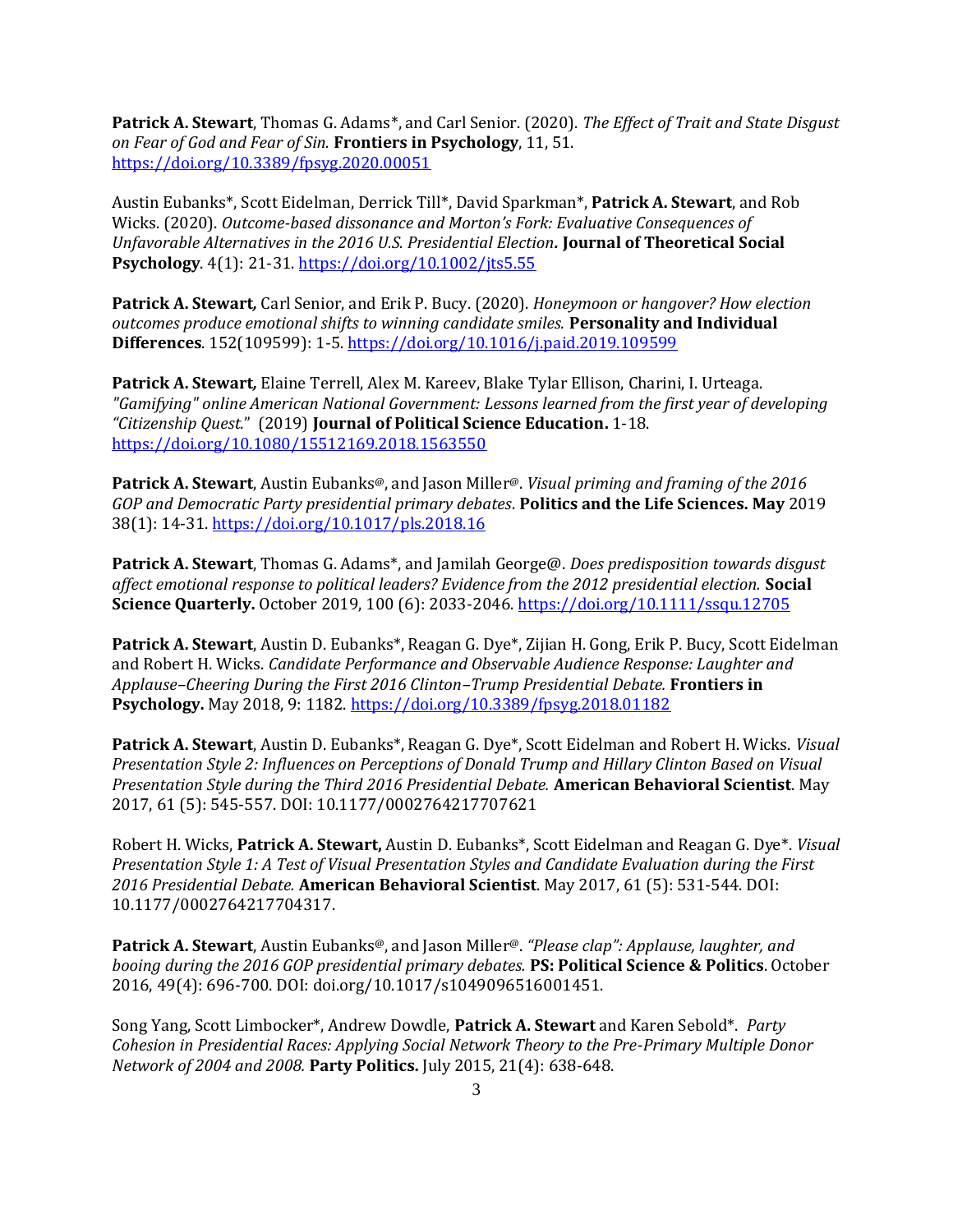**Patrick A. Stewart**. *Do the presidential primary debates matter? Measuring candidate speaking time and audience response during the 2012 primaries.* **Presidential Studies Quarterly.** June 2015, 45(2): 361-381.

**Patrick A. Stewart**, Frank K. Salter and Marc Mehu. *Sex and Leadership: Interpreting Competitive and Affiliative Facial Displays Based on Workplace Status*. **International Public Management Journal**. June 2015, 18(2): 190-208.

Caroline Baethge, Jens Blom-Hansen, Martin Bækgaard, Claire A. Dunlop, Marc Esteve, Morten Jakobsen, Brian Kisida, John D. Marvel, Alice Moseley, Søren Serritzlew, **Patrick A. Stewart**, Mette Kjærgaard Thomsen, Patrick J. Wolf. *Conducting Experiments in Public Management Research: A Practical Guide.* **International Public Management Journal**. June 2015, 18(2): 323-342. doi:10.1080/10967494.2015.1024905

**Patrick A. Stewart**, Erik P. Bucy and Marc Mehu. *Politician smiles: A biobehavioral assessment of attempts to connect with followers by 2012 Republican Party presidential candidates.* **Politics and the Life Sciences.** Spring 2015, 34(1): 73-92.

Thomas G. Adams\*, **Patrick A. Stewart,** and John C. Blanchar\*. *Disgust and the politics of sex: Exposure to a disgusting odorant increases politically conservative views on sex and decreases support for gay marriage.* **PLoS ONE** May 2014, 9(5): e95572. doi:10.1371/journal.pone.0095572

**Patrick A. Stewart** and Pearl K. Dowe. *Interpreting President Barack Obama's Facial Displays of Emotion: Revisiting the Dartmouth Group.* **Political Psychology.** June 2013, 34(3): 369-385.

Karen Sebold\*, Andrew Dowdle, **Patrick A. Stewart** and Scott A. Limbocker\*. *The Political Geography of Campaign Finance: Contributions to 2008 Republican Presidential Candidates.* **PS: Political Science & Politics**. October 2012, 45(4): 688-693.

Christopher M. Kimmel@, **Patrick A. Stewart** and William D. Schreckhise. *Of Closed Minds and Open Mouths: Indicators of Supreme Court Justice Votes during the 2009 and 2010 Sessions.* **The Forum: A Journal of Applied Research in Contemporary Politics.** July 2012, 9(2): Article 2.

Jennifer W. Ash\* and **Patrick A. Stewart**. *The U.S. Citizenship Test as a High School Exit Exam: Arkansan Attitudes.* Special Citizenship issue of **Midsouth Political Science Review**. 2012, 13(1): 101-110.

**Patrick A. Stewart.** *Laughter on the Campaign Trail: How 2008 presidential candidates used humor during primary debates*. **Humor: International Journal of Humor Research**. August 2012, 25(3): 233-262.

**Patrick A. Stewart.** *The influence of self- and other-deprecatory humor on presidential candidate evaluation during the 2008 election.* **Social Science Information** June 2011, 50(2): 201-222. Doi: 10.1177/0539018410396616

**Patrick A. Stewart.** *Presidential laugh lines: Candidate display behavior and audience laughter in the 2008 primary debates*. **Politics and the Life Sciences.** September 2010, 29(2): 55-72.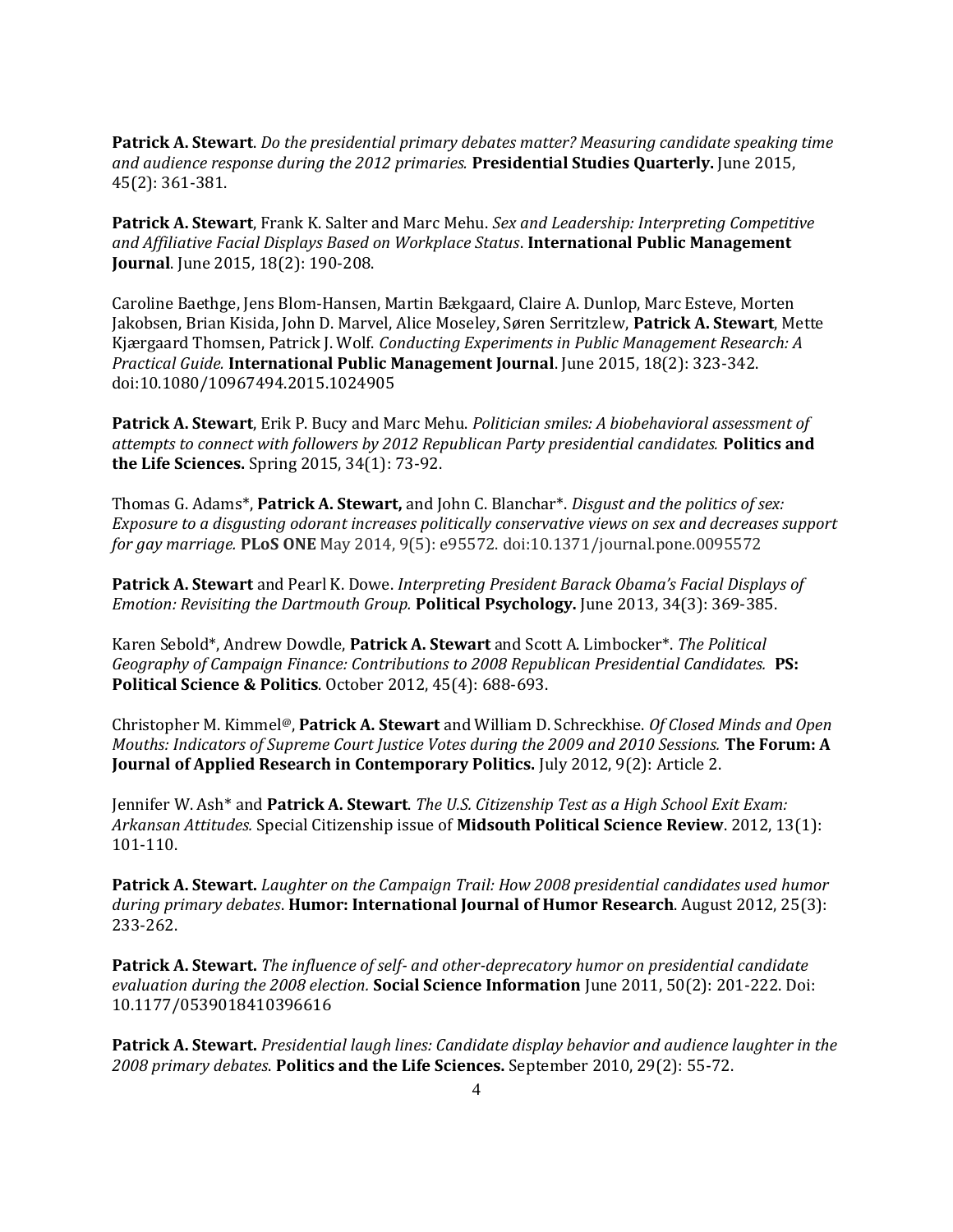**Patrick A. Stewart** and Jonathan Chad Moseley\*. *Politicians under the microscope: Eye blinks during the first Bush-Kerry debate.* **White House Studies**. 2010, 9(4): 373-388.

**Patrick A. Stewart**, Frank K. Salter and Marc Mehu. *Taking Politicians at Face Value: the Ethological Method in Studying Politician Facial Display Behavior* **Politics and the Life Sciences**. March 2009, 28(1): 48-74. Doi: 10.2990/28\_1\_48

**Patrick A. Stewart**, Gauri Guha, and George M. Ogendi\*. *Fields, Flooding, and Fuming: Public Opinion About Mosquito Control in Craighead County, Arkansas.* **Arkansas Review: A Journal of Delta Studies.** August 2009, 40(2): 133-140.

**Patrick A. Stewart**, Bridget Waller, and James N. Schubert. *Presidential Speechmaking Style: Emotional Response to Micro-Expressions of Facial Affect.* **Motivation and Emotion**. 2009, 33(2): 125-135. doi:10.1007/s11031-009-9129-1

**Patrick A. Stewart**. *Subliminals in the 2000 Presidential Election: Policy Implications of Applied Neuroscience.* **Public Integrity**. Summer 2008, 10(3): 215-231.

**Patrick A. Stewart** and William P. McLean. *The Third Generation of Agricultural Biotechnology and Individual Perceptions of Benefit and Risk*. **Review of Policy Research**. July 2008, 25(4): 333-348.

**Patrick A. Stewart** and James N. Schubert. *Taking the "Low Road" with Subliminal Advertisements: A Study Testing the Effect of Precognitive Prime "RATS" in a 2000 Presidential Advertisement.* **Harvard International Journal of Press and Politics.** Fall 2006, 11(4): 103-114.

Anil Baral\*, Robert Engelken and **Patrick Stewart**. *Chromium-Based Regulations Applicable to Metal Finishing Industries in the United States: A Policy Assessment.* **Review of Policy Research.** 2006, 23(1):1-21.

**Patrick A. Stewart** and William P. McLean. *Public Opinion Toward the First, Second and Third Generations of Plant Biotechnology.* **In Vitro Cellular and Developmental Biology – Plant**. November-December 2005, 41(6): 718-724.

**Patrick A. Stewart** and William McLean. *Fear and Hope Over The Third Generation Of Agricultural Biotechnology.* **AgBioForum: The Journal of Agrobiotechnology Management & Economics.**  2005, 7(3): 133-141.<http://www.agbioforum.org/v7n3/v7n3a05-stewart.htm>

**Patrick A. Stewart**, Catherine C. Reese and Jeremy Brewer\*. *Alcohol Policy in Arkansas: Drinking in the Natural State.* **Politics and Policy.** 2005, 32(4): 595-613**.**

**Patrick A. Stewart** and Andrew Knight. *Trends Affecting the Next Generation of U.S. Agricultural Biotechnology: Politics, Policy and Plant Made Pharmaceuticals.* **Technological Forecasting and Social Change.** June 2005, 72(5): 521-534.

James N. Schubert, **Patrick A. Stewart** and Margaret A. Curran. *A Defining Presidential Moment: 9/11 and the Rally Effect.* **Political Psychology**. September 2002, 23(3): 559-583.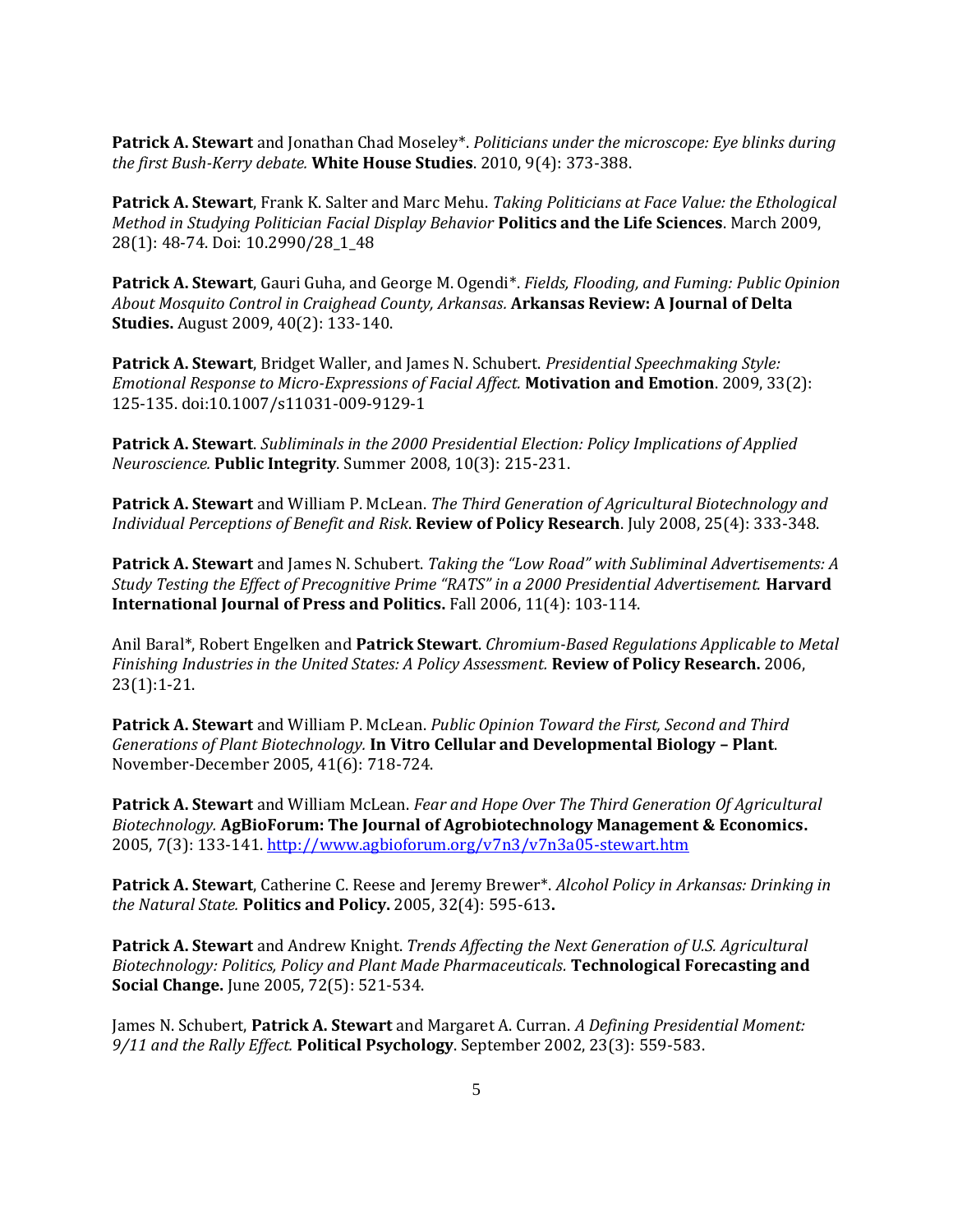**Patrick A. Stewart**, David Harding and Esther Day. *Regulating the New Agricultural Biotechnology by Managing Innovation Diffusion.* **American Review of Public Administration**. March 2002, 32(1): 78-99.

**Patrick A. Stewart**. *Consumption Choices Concerning Genetically Engineered, Organically Grown and Traditionally Grown Foods: An Experiment.* **Knowledge, Technology and Policy.** Summer 2000, 13(1):58-69.

**Patrick A. Stewart** and Ann Sorensen. *Federal Uncertainty or Inconsistency? Releasing the New Agricultural-Environmental Biotechnology Into the Fields*. **Politics and the Life Sciences**. March 2000, 19(1): 77-88.

**Patrick A. Stewart** and Lawrence W. Libby. *Determinants of Farmland Value: The Case of DeKalb County, Illinois.* **Review of Agricultural Economics.** Spring/Summer 1998, 20(1): 80-95.

**Patrick A. Stewart.** *Regulation of New Agricultural/Environmental Biotechnology: Framing the Prospects.* **Illinois Political Science Review** Spring 1996, 2(1): 31-47.

**Patrick A. Stewart** and Ann Sorensen. *New Biotechnology and Agriculture: Regulatory Challenges.*  **Journal of Environmental Law and Practice** March/April 1995, 2(5): 40-49.

# **Book Chapters (20)**

.

Nichole Russell\*, Alexandra Johnson\*, and **Patrick A. Stewart**. *Talking Half Answers: Examining President Donald Trump's Joint Press Conference Equivocation During His First Year.* **President Trump's First Term: The Year in C-SPAN Archives Research – Volume 5 (C-SPAN Insights).** Robert X. Browning (Ed.). Purdue University Press. 2020: 191-219.

Patrick A. Stewart, Catherine C. Reese, and Jeremy Brewer. *Effects of Prohibition in Arkansas Counties*. **Readings in Arkansas Politics and Government, 2nd Edition**. Kim U. Hoffman, Janine A. Parry, and Catherine C. Reese (Eds.). University of Arkansas Press. 2019: 351-365. Reprint of *Alcohol Policy in Arkansas: Drinking in the Natural State.* **Politics and Policy.** 2005, 32(4): 595-613**.**

**Patrick A. Stewart**, Reagan Dye\*, and Austin Eubanks\*. *The Political Ethology of Debate Humor and Audience Laughter: Understanding Donald Trump, Hillary Clinton, and Their Audiences.* **Laughing (Still) Matters: The Next Generation of Political Humor Research.** Amy B. Becker & Jody C. Baumgartner (Eds.). Lexington Press. 2018: 117-136.

**Patrick A. Stewart**, Elena Svetieva, Austin D. Eubanks\*, and Jason Miller\*. *Facing your competition: Findings from the 2016 presidential election.* **The Facial Displays of Leaders.** Carl Senior (Ed.). Palgrave-Macmillan. 2018: 57-72.

Erik P. Bucy and **Patrick A. Stewart**. *The Personalization of Campaigns: Non-Verbal Cues in Presidential Debates.* **Oxford Research Encyclopedias: Political Communication.** Oxford University Press. 28 August 2018: DOI:10.1093/acrefore/9780190228637.013.52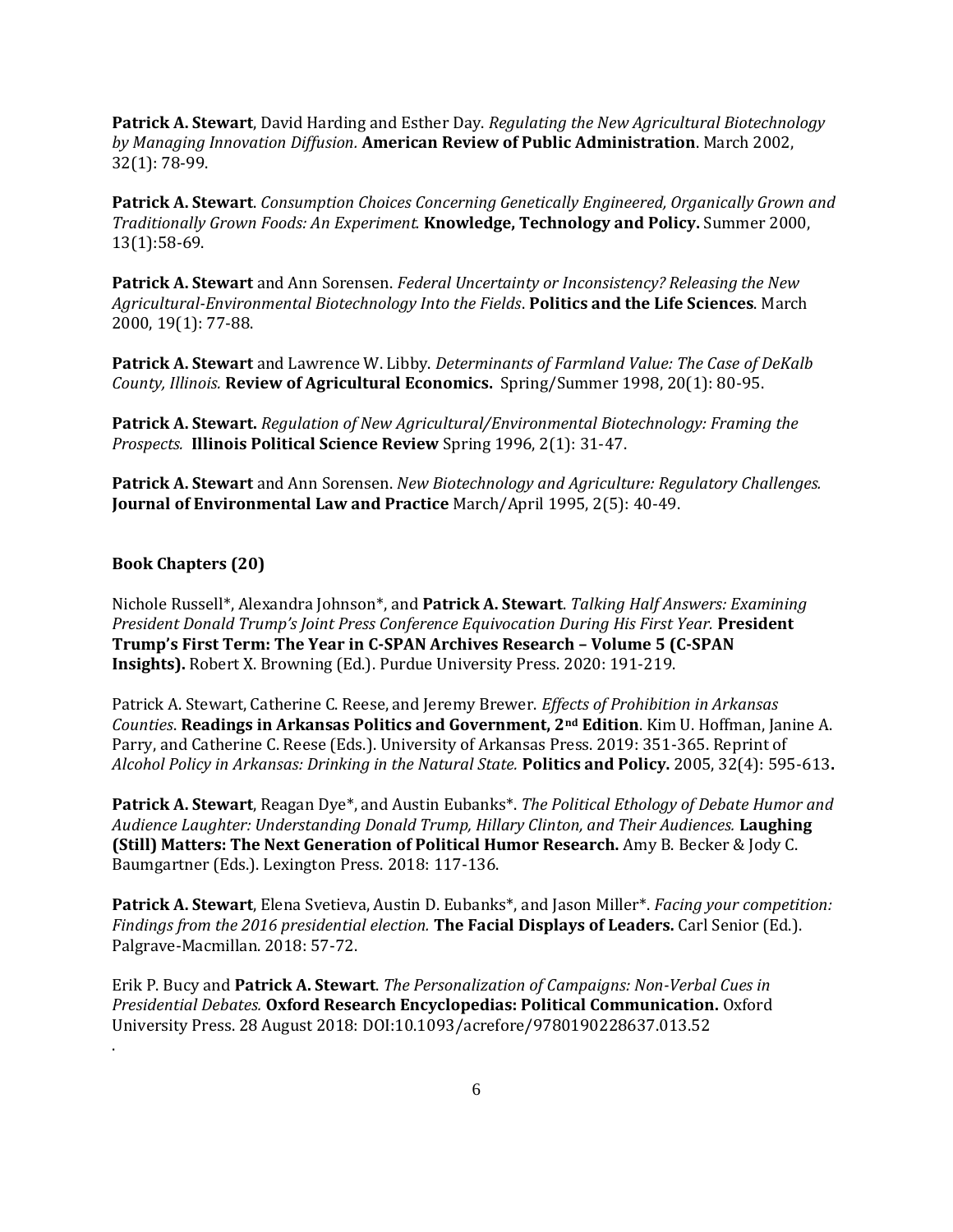Austin D. Eubanks\*, **Patrick A. Stewart**, and Reagan G. Dye\*. *Nobody Saw This Coming? Support for Hillary Clinton and Donald Trump Through Audience Reactions During the 2016 Presidential Debates.* **The Year in C-SPAN Archives Research – Volume 4 (C-SPAN Insights).** Robert X. Browning (Ed.). Purdue University Press. 2018, .

Robert H. Wicks, Austin D. Eubanks\*, Reagan G. Dye\*, **Patrick A. Stewart**, and Scott Eidelman. *The 2016 Televised US Presidential Debates: Perceptions of Donald Trump and Hillary Clinton Based on Presentation Style.* **The 2016 Presidential Election: The Makings of a Political Earthquake and its Consequences.** Amnon Cavari, Guy Freedman, and Richard Powell (Eds.). Lexington Press. 2017, 43-58.

Bobbie Foster\* and **Patrick A. Stewart***. Observational Research Methods and Politics: Pros and Cons.* **Handbook on Biology and Politics** Editors: S.A. Peterson & A. Somit. Edward Elgar Publishers. 2017, 324-342.

**Patrick A. Stewart** and Spencer C. Hall\*. *Microanalysis of the emotional appropriateness of facial displays during presidential debates: C-SPAN coverage of the first and third 2012 debates.* Chapter for **Advances in Research Using the C-SPAN Archives***.* Robert X. Browning (Ed.). Purdue University Press. 2016, 103-129.

Andrew J. Dowdle, Karen Sebold\*, Randall Adkins, and **Patrick A. Stewart**. *Chapter 11: Political Funding and the 2012 Election.* In **Winning the Presidency 2012.** William J. Crotty (Ed.) Paradigm Publishers, 2013, 158-171.

**Patrick A. Stewart,** Frank K. Salter and Marc Mehu. *The Face as Focus of Political Communication: Evolutionary Perspectives and the Ethological Method.* In **Sourcebook for Political Communication Research: Methods, Measures, and Analytic Techniques.** E.P. Bucy & R.L. Holbert (Eds.). Routledge Press, 2011, 165-193.

P.S. Ruckman, Jr. and **Patrick A. Stewart**. *About the Title of Your Dissertation.* In **The Wit and Humor of Political Science.** Lee Sigelman, Kenneth Newton, Bernard Grofman, and Kenneth Meier (Eds.). American Political Science Association with the European Consortium for Political Research, 2010, 47-48.

**Patrick A. Stewart**. *Chapter 7: Policy and Regulatory Challenges for Plant Made Pharmaceuticals in the United States.* In **Emerging Technologies: From Hindsight to Foresight.** Edna Einsiedel (Ed). University of British Columbia/University of Washington Press, 2008, 120-137.

**Patrick A. Stewart**. *Chapter 12.3: Comparability Studies for Later Generation Products – Plant Made Pharmaceuticals.* In **Handbook of Pharmaceutical Biotechnology.** Shayne Cox Gad (Ed). John Wiley & Sons, 2007, 1433-1452.

**Patrick A. Stewart**, William P. McLean and Matthew Huckaby\*. *Chapter 16: Knowledge of the Homeland Security Advisory System: Inattention in the Heartland.* In **Homeland Security: Protecting America's Targets, Volume II – Public Places and Perceptions.** James. J.F. Forest (Ed). Westport, CT: Praeger Publishers, 2006, 365-382.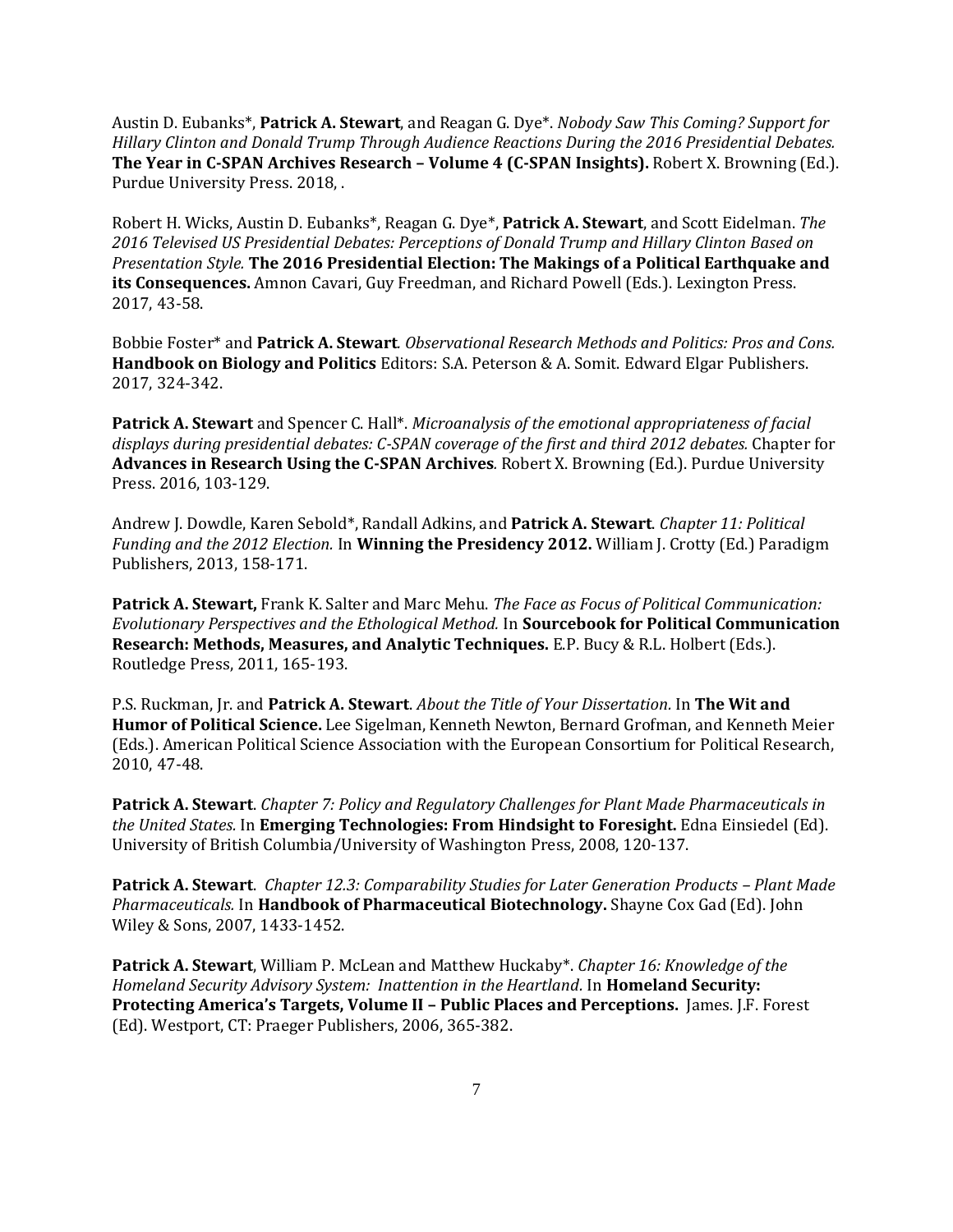**Patrick A. Stewart**, William P. McLean, and Lucas P. Duffner\*. *Chapter 12: Agricultural BioTerrorism: Dimensions of Fear and Public Perception.* In **Homeland Security: Protecting America's Targets, Volume II – Public Places and Perceptions.** James. J.F. Forest (Ed). Westport, CT: Praeger Publishers, 2006, 283-302.

A. Ann Sorensen, Esther Day and **Patrick A. Stewart**. *Factors Affecting the Adoption of New Technologies.* George G. Kennedy and Turner B. Sutton (Eds.). In **Emerging Technologies for Integrated Pest Management: Concepts Research and Implementation.** St. Paul, MN: APS Press, 2000, 12-31

Lawrence W. Libby and **Patrick A. Stewart**. *Chapter 4: The Economics of Farmland Conversion*. In **Under the Blade: The Conversion of Agricultural Landscapes**. R.K. Olson and T.A. Lyson (Eds.) Lincoln, NE: University of Nebraska Press, 1999, 137-180.

**Patrick A. Stewart** and A. Ann Sorensen. *Public and Private Field Testing of Agricultural Biotechnology.* In **Technology Transfer of Plant Biotechnology.** Peter M. Gresshoff (Ed.), Boca Raton, FL: CRC Press, Inc., 1996, 191-205.

**Patrick A. Stewart**. *Decision-Making Under Uncertainty: Emotions and Heuristics.* In **Research in Biopolitics: Volume #5.** Albert Somit and Steven A. Peterson (Eds.), JAI Press: Greenwich, CT: JAI Press, 1997, 187-209.

### **Professional Reports (5)**

**Patrick A. Stewart** (Ed.). *EPA/USDA Workshop on Bt Crop Resistance Management. Biopesticides and Pollution Prevention Division, Office of Pesticide Programs: U.S. Environmental Protection Agency.* Rosemont, IL. June 18, 1999. 1-88. www.epa.gov/oppbppd1/biopesticides/BtCornProceedings.htm

**Patrick A. Stewart**, Michael T. Ritsche and Douglas Krieger. *Stormflow and Land Use Change: Low Density Development in the Ferson-Otter Creek Watershed, 1960-1996. Center for Agriculture in the Environment.* 1999. (Refereed) http://farm.fic.niu.edu/cae/wp/wp99-3.html

**Patrick A. Stewart** and Douglas Krieger. *Kane County Residential Value: The Influence of Open Space Amenities. Center for Agriculture in the Environment.* 1999. (Refereed) http://farm.fic.niu.edu/cae/wp/wp99-2.html

**Patrick A. Stewart** and Lawrence W. Libby. *Farmland Tax Policy: The Case of DeKalb County, Illinois. Center for Agriculture in the Environment.* 1997. (Refereed) http://farm.fic.niu.edu/cae/wp/wp97-4.html

**Patrick A. Stewart** and Lawrence W. Libby. *Determinants of Farmland Value. Center for Agriculture in the Environment*. 1997. (Refereed) http://farm.fic.niu.edu/cae/wp/wp97-10.html

**Other Publications (17)**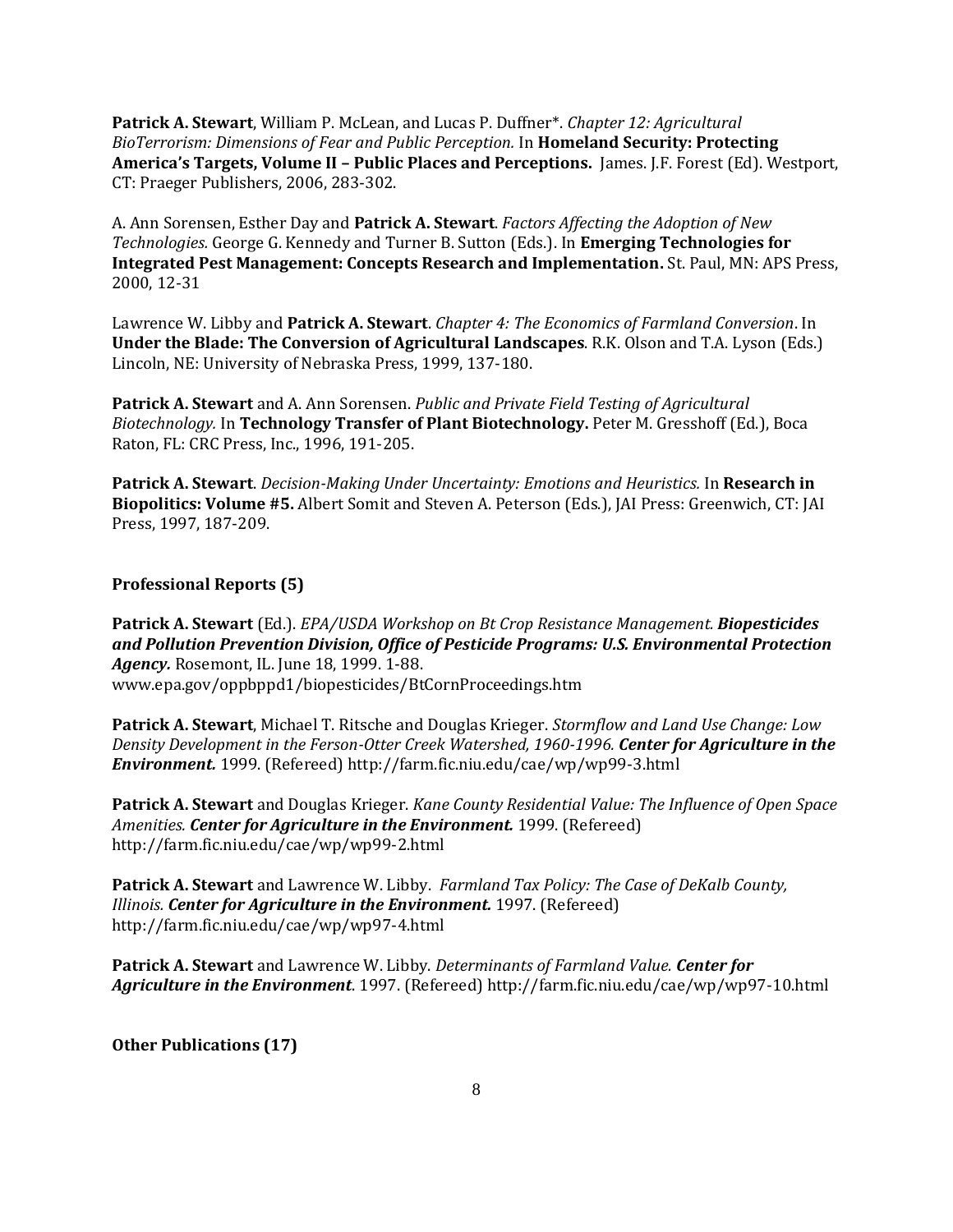Mansell, J., Harell, A., Gidengil, E., & **Stewart, P. A.** (2021). Psychophysiology, cognition, and political differences: Guest editors' introduction to the special issue. **Politics and the Life Sciences,** 40(2): 137-141

Michael Bang Petersen, Joshua M. Tybur, and **Patrick A. Stewart**. (2020). Disgust and Political Attitudes: Guest Editors Introduction to the Special Issue. **Politics and the Life Sciences,** 39(2), 129-134.

**Patrick A. Stewart.** (2017) *Book Review: The Professor in the Cage: Why Men Fight and Why We Like to Watch.* **Politics and the Life Sciences.** 36(1): 56-57[. http://dx.doi.org/10.1017/pls.2017.3.](https://urldefense.proofpoint.com/v2/url?u=http-3A__dx.doi.org_10.1017_pls.2017.3&d=DwMCaQ&c=7ypwAowFJ8v-mw8AB-SdSueVQgSDL4HiiSaLK01W8HA&r=ZKJ4_wRRnqGuMFvPfrkiz_YC0fGRog3AgRuEDbHZqUw&m=QaMGc6Sw6-lmH3nojN0W52zewCm-Yv9_ZukD7Z271wc&s=GyyGZtXztj7htl3cJSVtTV3_lqSL97N1GCGnihWDq3M&e=)

**Patrick A. Stewart.** (2013). *Book Review: Evolutionary Psychology in the Business Sciences.* **Politics and the Life Sciences**, 32(2): 130-133.

**Patrick A. Stewart.** (2013). *The two cultures of "biopolitics": Comment in response to Liesen and Walsh.* **Politics and the Life Sciences.** 32(1): 94-98.

**Patrick A. Stewart** and Erik P. Bucy. (2011). *Introduction: Founders' Forum.* **Politics and the Life Sciences.** 30(1): 50-51.

**Patrick A. Stewart**. (2011). *Book Review: Naturally Selected: The Evolutionary Science of Leadership*. **Politics and the Life Sciences**. 30(1): 122-124.

**Patrick A. Stewart**. (2009). *Conference Report: ISHE 2010: Report on the XX Biennial Congress of the International Society for Human Ethology.* **Politics and the Life Sciences**, 29(2): 96-101. Doi:10.2990/29\_2\_96

**Patrick A. Stewart**. (2010). *Report on the XX Biennial Congress of the International Society for Human Ethology (ISHE10).* **Human Ethology Bulletin**, 25(3): 21-24.

William McLean and **Patrick A. Stewart**. (2004). *Inattention in the Heartland: Awareness of the Homeland Security Advisory System in Arkansas.* **PA Times**. 27(7): 6.

**Patrick A. Stewart**. (1999). *Citizens Share Thoughts on Suburban Sprawl.* **Agro-Ecology News and Perspectives.** 7(2): 8-9,16.

**Patrick A. Stewart** and Lawrence W. Libby. (1999). *DeKalb County, Illinois*. Case study in **Under the Blade: The Conversion of Agricultural Landscapes**. Eds. R.K. Olson and T.A. Lyson. University of Nebraska Press. Lincoln, NE.

**Patrick A. Stewart**. (1998). *Book Review: Policy Controversy in Biotechnology: An Insiders View.*  **Politics and the Life Sciences**, 17(2): 232-234.

**Patrick A. Stewart**. (1997). *Book Review: Risk, Science, and Politics: Regulating Toxic Substances in Canada and the United States & Regulating Risk: The Science and Politics of Risk.* **Politics and the Life Sciences,** 16(1): 20-23.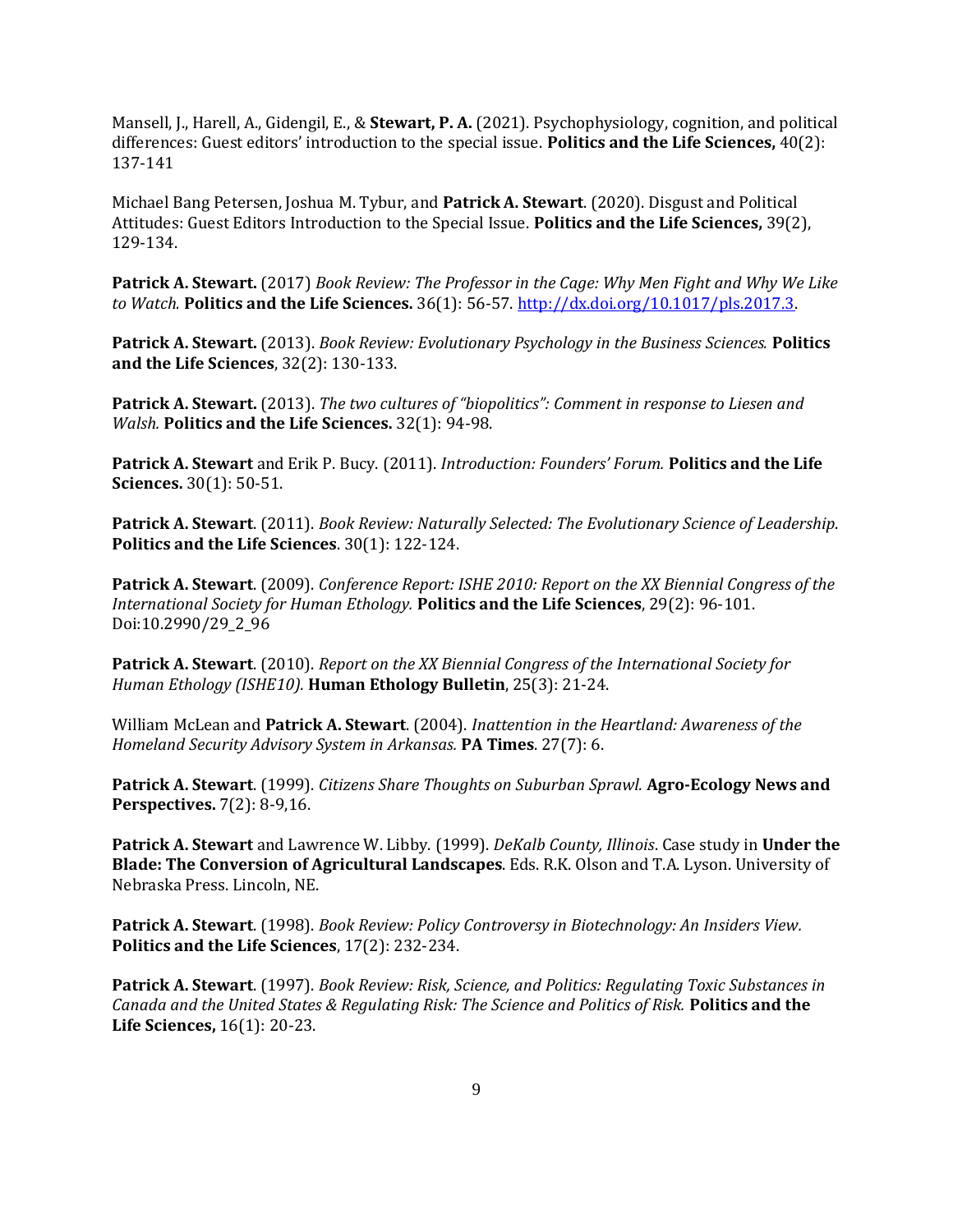**Patrick A. Stewart**. (1994). *Book Review: Superpigs and Wondercorn.* **Politics and the Life Sciences,** 13(2): 309-310.

**Patrick A. Stewart**, Ann Sorensen and Ted McKinney. (1993). *Public Assessments of Benefits and Risks.* in **Agricultural Biotechnology: A Public Conversation About Risk.** National Agricultural Biotechnology Council #5 conference report.

**Patrick A. Stewart**. (1991/1992). *Canadian Health Care.* A three-part series in **Canadian Review**, Fall/Spring.

# **Other Writing (13)**

Stewart, P. A. (2020). "An expert in nonverbal communication watched the Trump-Biden debate with the sound turned down – here's what he saw." **The Conversation.** October 23, 2020. [https://theconversation.com/an-expert-in-nonverbal-communication-watched-the-trump-biden](https://theconversation.com/an-expert-in-nonverbal-communication-watched-the-trump-biden-debate-with-the-sound-turned-down-heres-what-he-saw-148688)[debate-with-the-sound-turned-down-heres-what-he-saw-148688](https://theconversation.com/an-expert-in-nonverbal-communication-watched-the-trump-biden-debate-with-the-sound-turned-down-heres-what-he-saw-148688)

Carl Senior, **Patrick A. Stewart**, and Thomas G. Adams. "Disgust drives some religious thoughts and feelings – new research suggests." **The Conversation.** February 12, 2020. [https://theconversation.com/disgust-drives-some-religious-thoughts-and-feelings-new-research](https://theconversation.com/disgust-drives-some-religious-thoughts-and-feelings-new-research-suggests-130500)[suggests-130500](https://theconversation.com/disgust-drives-some-religious-thoughts-and-feelings-new-research-suggests-130500)

**Patrick A. Stewart**. "How TV cameras influence candidates' debate success." **The Conversation**. September 11, 2019. [https://theconversation.com/how-tv-cameras-influence-candidates-debate](https://theconversation.com/how-tv-cameras-influence-candidates-debate-success-123330)[success-123330](https://theconversation.com/how-tv-cameras-influence-candidates-debate-success-123330)

**Patrick A. Stewart**. "The heroes and victims of Trump's State of the Union reveal how he wants Americans to think about gender and ethnicity." **London School of Economics (LSE) U.S. Centre Blog**. February 13, 2019.

[https://blogs.lse.ac.uk/usappblog/2019/02/13/the-heroes-and-victims-of-trumps-state-of-the](https://blogs.lse.ac.uk/usappblog/2019/02/13/the-heroes-and-victims-of-trumps-state-of-the-union-reveal-how-he-wants-americans-to-think-about-gender-and-ethnicity/)[union-reveal-how-he-wants-americans-to-think-about-gender-and-ethnicity/](https://blogs.lse.ac.uk/usappblog/2019/02/13/the-heroes-and-victims-of-trumps-state-of-the-union-reveal-how-he-wants-americans-to-think-about-gender-and-ethnicity/)

Nichole Russell\* and **Patrick A. Stewart**. "Why do we care about Trump's body language? Its more honest than his words." **The Washington Post**. April 29, 2018 (Sunday print edition Outlook-B3) [https://www.washingtonpost.com/outlook/why-do-we-care-about-trumps-body-language-its](https://www.washingtonpost.com/outlook/why-do-we-care-about-trumps-body-language-its-more-honest-than-his-words/2018/04/26/5114e26c-4963-11e8-827e-190efaf1f1ee_story.html?noredirect=on&utm_term=.9234557a16e1)[more-honest-than-his-words/2018/04/26/5114e26c-4963-11e8-827e-](https://www.washingtonpost.com/outlook/why-do-we-care-about-trumps-body-language-its-more-honest-than-his-words/2018/04/26/5114e26c-4963-11e8-827e-190efaf1f1ee_story.html?noredirect=on&utm_term=.9234557a16e1)[190efaf1f1ee\\_story.html?noredirect=on&utm\\_term=.9234557a16e1](https://www.washingtonpost.com/outlook/why-do-we-care-about-trumps-body-language-its-more-honest-than-his-words/2018/04/26/5114e26c-4963-11e8-827e-190efaf1f1ee_story.html?noredirect=on&utm_term=.9234557a16e1)

Nichole Russell\* and **Patrick A. Stewart**. "Reading Zuckerberg's face: What 3 key expressions from his testimony reveal." **The Conversation**. April 11, 2018. [https://theconversation.com/reading-zuckerbergs-face-what-3-key-expressions-from-his](https://theconversation.com/reading-zuckerbergs-face-what-3-key-expressions-from-his-testimony-reveal-94783)[testimony-reveal-94783](https://theconversation.com/reading-zuckerbergs-face-what-3-key-expressions-from-his-testimony-reveal-94783)

**Patrick A. Stewart.** *In defense of gotcha questions.* **New York Times**. November 9, 2015. Print editions A23) [http://www.nytimes.com/2015/11/09/opinion/campaign-stops/in-defense-of](http://www.nytimes.com/2015/11/09/opinion/campaign-stops/in-defense-of-gotcha-questions.html?_r=0)gotcha-questions.html? $r=0$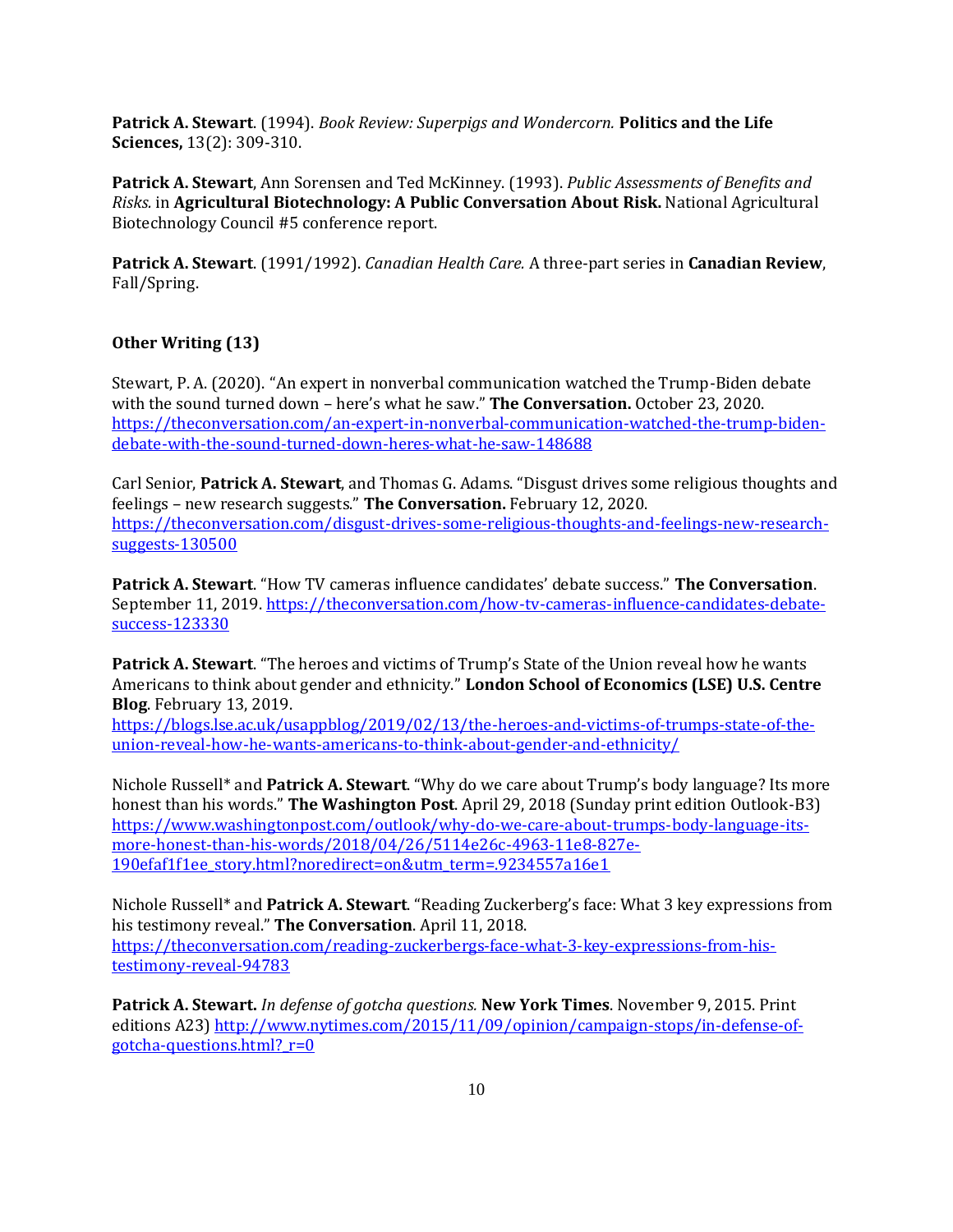**Patrick A. Stewart.** *Good Citizenship: To preserve republic, teach civics*. **Arkansas Democrat-Gazette**. September 19, 2012. 5B.

**Patrick A. Stewart.** *When Obama and Romney Smile, what are they thinking?* **The Washington Post**, September 7, 2012, B5 (Opinion Section/Online with Video). Reprinted in **O Globo Mundo** (Sao Paulo, Brazil) "De que riem Obama e Romney" and **El Economista** (Mexico City, Mexico) "Qué dicen de ellos sus sonrisas."

**Patrick A. Stewart**. *Teach Civics Skills.* **Arkansas Democrat-Gazette**. December 30, 2006. B9*.*

**Patrick A. Stewart**. *Agriculture stands at biotech crossroads.* **Delta Farm Press.** October 3, 2003: 39.

**Patrick A. Stewart**. *Without limits, genetic technology threatens freedom.* **The Memphis Commercial Appeal.** Tuesday January 28, 2003. B5.

**Patrick A. Stewart**. *Untitled Poem.* In **Dividends: Literary Arts Journal** Spring, 1995, p.6.

**Patrick A. Stewart**. *Untitled Poem.* In **Artist/Writer** March 1993, p.5.

### **GRANTS AND CONSULTING CONTRACTS (\$615,840 USD)**

Jordan Mansell, Alison Harell, Elisabeth Gidengil and **Patrick A. Stewart**. *Politics, Physiology, and Cognition: Advances in Theory and Method.* \$55,795 (CDN/ \$41,776.95 US). Grant from Social Sciences and Humanities Research Council of Canada. To fund workshop at Université du Québec à Montréal 25-27 July 2019.

Michael Bang Petersen, Joshua Tybur and **Patrick A. Stewart**. *Disgust and Political Behavior.*" \$10,500. Grant to fund 7\*\$1,500 research projects from Association for Politics and the Life Sciences. Research results to be published in **Politics and the Life Sciences**. 2018-2020.

Robert Maranto, Luis Fernando Restrepo and **Patrick A. Stewart**. *Educational Equity: A cross disciplinary approach.* (2011). \$15,400 Grant from University of Arkansas Honors College. Funded Summer 2012-Spring 2013.

**Patrick A. Stewart** and William P. McLean. *Northeast Arkansas Farmer's Market Marketing Evaluation.* (2008). \$16,046 Consulting fee. Funded Spring-Fall 2008.

William P. McLean and **Patrick A. Stewart**. *Jonesboro Economic Development Corporation: Survey Analysis of Jonesboro, Arkansas Laborshed*. (2007). \$10,608. Consulting Fee from Boyette Levy, Inc. Funded Fall 2007.

**Patrick A. Stewart** and Michael Cundall. *Humor, Laughter and Politics in the 2008 Presidential Primary.* (2007). \$4,380. Grant from ASU Office of Research and Technology Transfer. Funded Summer 2007-08.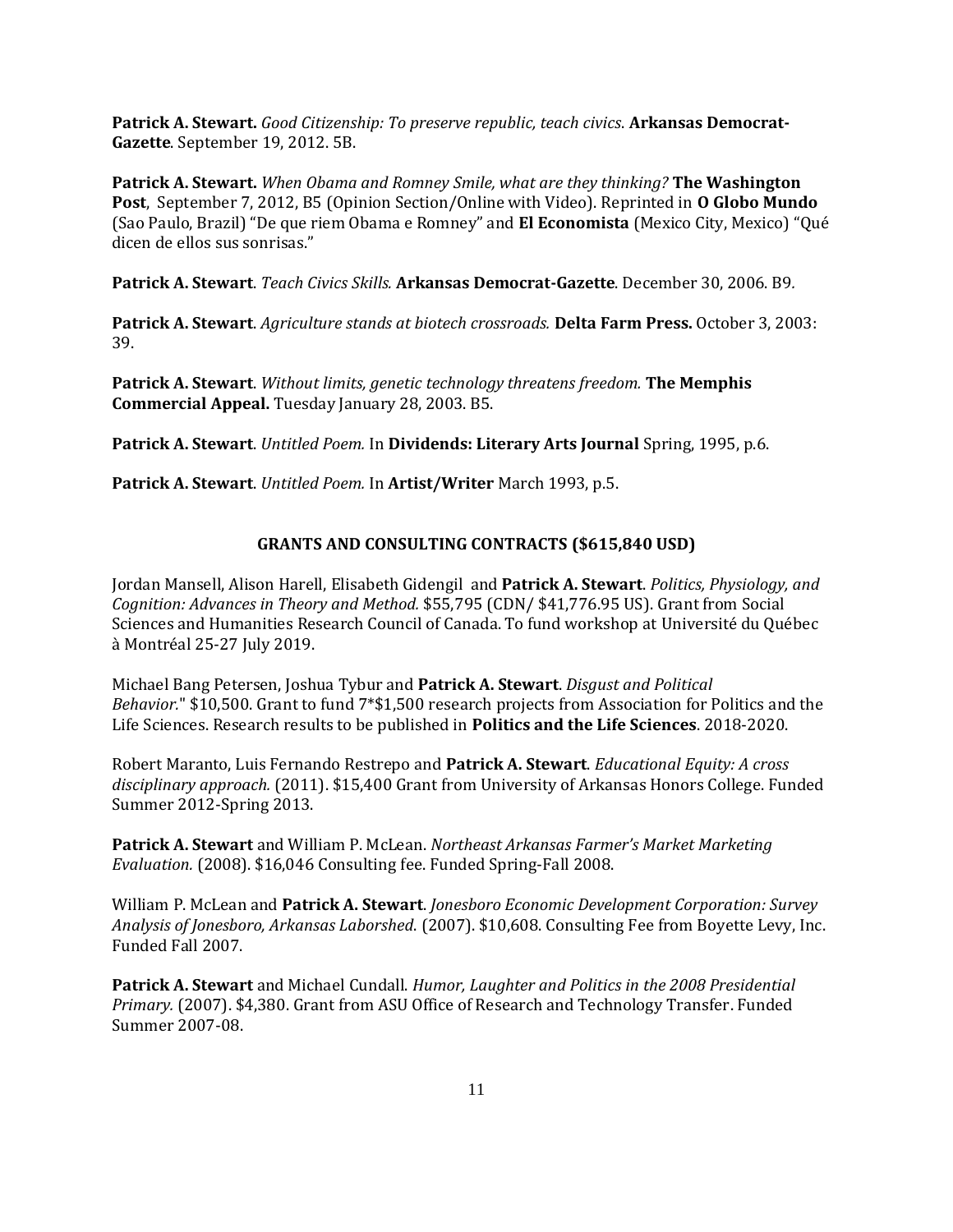**Patrick A. Stewart.** *ASU-Beebe Diversity Survey*. (2007) \$2,658. Consulting fee from ASU-Beebe. Funded Spring/Summer 2007.

**Patrick A. Stewart** and William P. McLean. *United Way of North East Arkansas Program Evaluation.* (2006-07). \$4,107. Consulting fee from United Way of North East Arkansas and Jonesboro Rotary Club. Funded Fall 2006 – Summer 2007.

**Patrick A. Stewart** and William P. McLean. *Powering Minds: A Focus Group Analysis of Arkansas State University's Brand Extension.* (2005). \$7,500 Consulting fee from Arkansas State University's Department of Marketing. Funded Fall 2005.

William P. McLean, **Patrick A. Stewart** and Andrew Knight. *Jonesboro Regional Chamber of Commerce Survey.* (2004). \$8,924 Consulting fee from Jonesboro Chamber of Commerce. Funded Spring 2004- Fall 2004.

**Patrick A. Stewart**, William P. McLean, and Andrew Knight. *Perceptions, Management and Regulatory Enforcement of Agricultural Genetic Engineering*. (2004). \$100,000 Grant from Arkansas BioSciences Institute. Co-Principal Investigator with Andrew Knight and Will McLean. Funded Spring 2004-Fall 2004.

William P. McLean, **Patrick A. Stewart** and Andrew Knight. *Tobacco Awareness and Public Policy* (2003). \$26,500 Consulting fee from Arkansas Tobacco Free Coalition. Funded Fall 2003.

Andrew Knight and **Patrick A. Stewart**. *Social Assessment of Plant Made Pharmaceuticals.* (2003). \$250,000 Grant from Arkansas BioSciences Institute. Funded Spring 2003-Fall 2003.

**Patrick A. Stewart***. Project BRIDGE: Community Building for Northeast Arkansas.* (2001-2003). \$85,440 Grant from HUD Community Development Work Study Program. Principal Investigator. Funded 2001-2003.

**Patrick A. Stewart**, David R. Harding and Michael Morrell. *Down on the Delta: Economic Adjustment Strategy Grant Secondary Analysis.* \$7,000 Consulting fee from Arkansas State University Economic Development Authority University Center. Funded Spring 2001.

**Patrick A. Stewart***. Non-Market Benefits of Farmland: Flood Attenuation* (C R 825618-01-0). (1997- 1998). \$25,000 Grant from EPA's Office of Policy, Planning and Evaluation as part of Quantifying the Non-Farm Benefits of Farmland project. Funded 1997-1998.

# **TEACHING**

# **Graduate Courses**

*Decision Making*: Arkansas State University; University of Arkansas. *Environmental Policy and Politics*: Arkansas State University; University of Arkansas. *Public Policy*: University of Arkansas. *Public Budgeting and Finance*: University of Arkansas. *Research Design*: University of Arkansas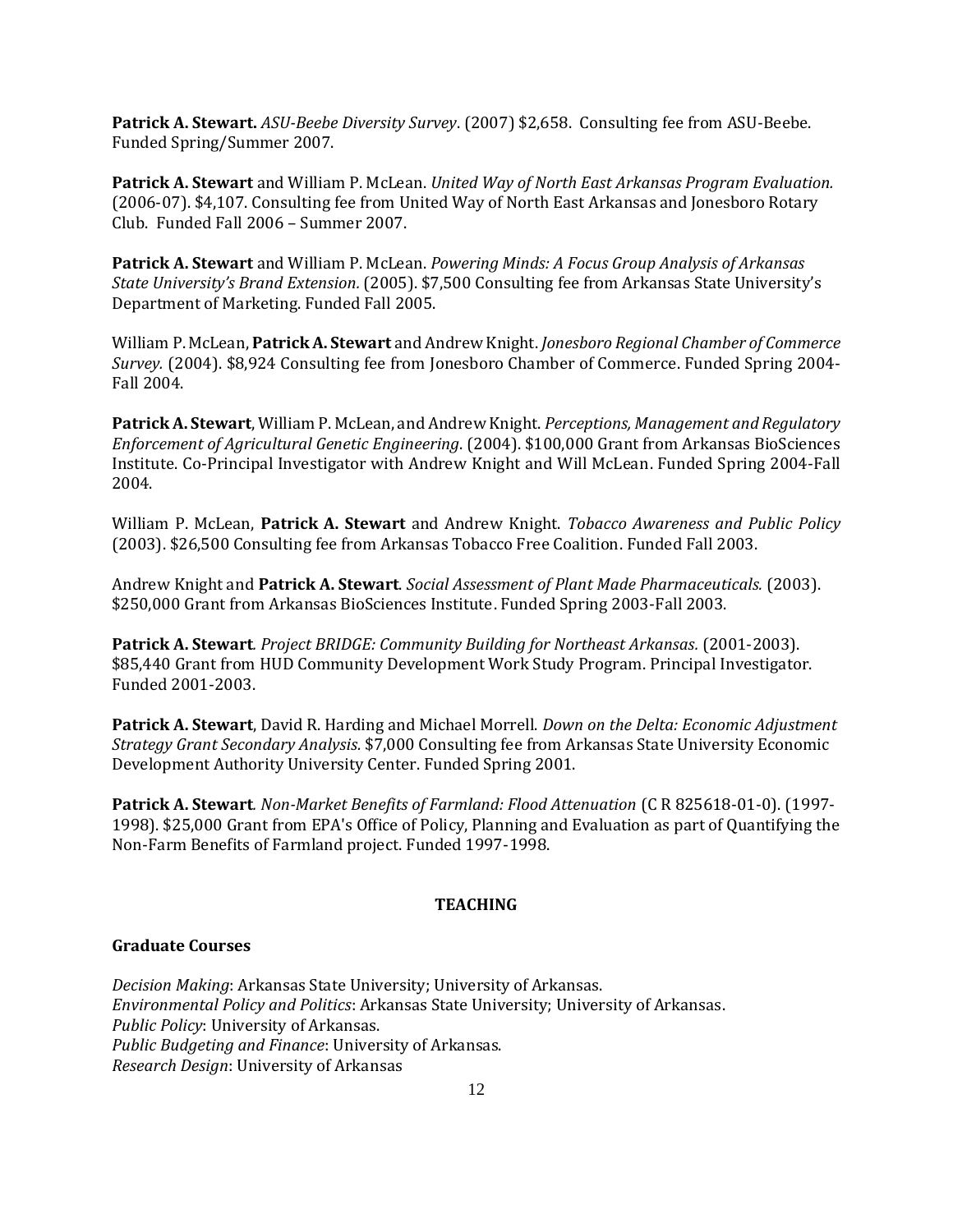*Policy Analysis and Program Evaluation*: Arkansas State University *Techniques of Political and Public Administration Research*: Arkansas State University. *Environmental Law and Administration*: Arkansas State University.

## **Undergraduate Courses**

*American National Government*: Valencia Community College; Arkansas State University; University of Arkansas *Introduction to Public Policy*: Northern Illinois University; Arkansas State University. *Political Communication:* University of Arkansas *Political Psychology*: Arkansas State University; University of Arkansas. *Political Parties and Political Behavior*: Arkansas State University. *Principles of Public Administration*: Arkansas State University.

### **Professional Training**

*Leadership* (Two-day seminar): Arkansas Public Administration Consortium (APAC).

### **Graduate and Honors Theses**

Jose Ayala. Member. "Latinos in the South: Community, Family, and Identity." **University of Arkansas**. Political Science M.A. Thesis. Spring 2021.

Alec Martin. Member. "Negative urgency predicts maladaptive coping strategies." **University of Arkansas**. Psychology Honors Thesis. Spring 2021.

W. Allen Lambert. Member. "Examining pathogen disgust and associated social biases in medical professionals." **University of Arkansas**. Psychology Honors Thesis. Spring 2021.

Alexandra Johnson. Chair. "Sex, Stress, and the Supreme Court: Verbal and Vocalic Analysis of Brett Kavanaugh's Senate Confirmation Hearings to the Supreme Court." **University of Arkansas.** Political Science M.A. Thesis. Spring 2020

Kathryn Rideout. Member. "How Breakable is the Political Glass Ceiling? An Examination of the Impact of the Equal Rights Amendment in the Election of Women to the United States House of Representatives." **University of Arkansas.** Political Science Honors Thesis. Spring 2020.

Nichole Russell. Chair. "'There Goes that Relationship': Journalistic Aggression and Political Equivocation in Joint Press Conferences." **University of Arkansas.** Political Science M.A. Thesis. Summer 2018.

Reagan G. Dye. Chair. "Applause, Laughter, Chants, and Cheers: An Analysis of the Rhetorical Skill of the "Great Communicator." **University of Arkansas.** Political Science M.A. Thesis. Fall 2017.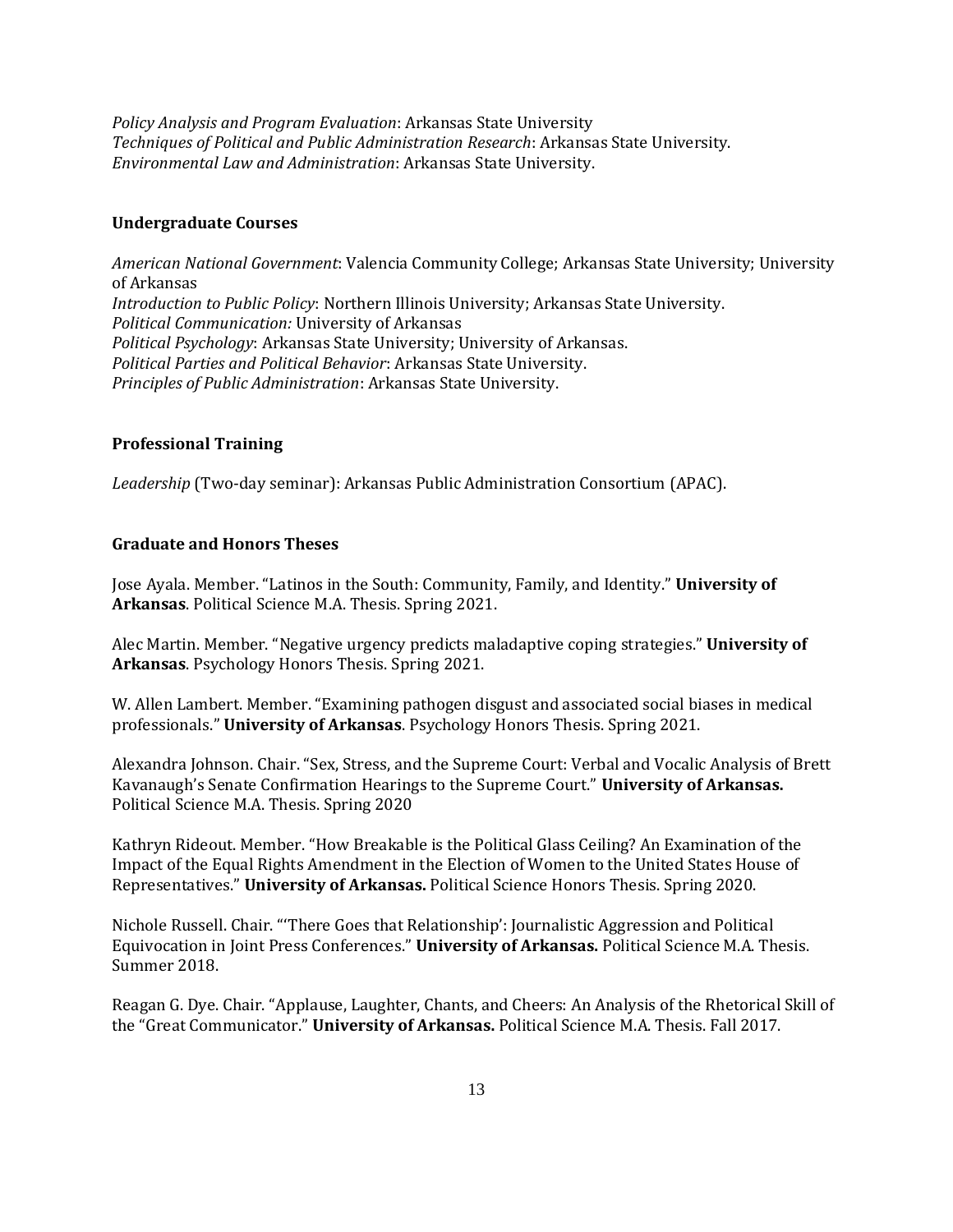Scott Limbocker. Member. "Application of Social Networks to Fundraising in the Presidential Nomination Process in 2008. **University of Arkansas.** Political Science M.A. Thesis. Spring 2012.

Savannah N. Brand. Invited External Reviewer. "First Impressions: The Effect of Perceived Micro-Expressions on the Attitudes of Others. **University of Central Oklahoma.** Psychology M.A. Thesis. Spring 2012.

Kara Foster. Member. "The Causal Role of Disgust on Visual Avoidance and Affective Judgment of Homosexual and Heterosexual Romantic Images." **University of Arkansas.** Psychology Honors Thesis. Spring 2012.

Christopher Kimmel. Chair. "Supreme Court Oral Argument." **University of Arkansas.** Political Science Honors Thesis – Magna Cum Laude. Fall 2011.

Kate Kennedy. Member. "The American Queen: The Evolution of the First Lady and Her Impact on Presidential Approval." **University of Arkansas.** Political Science Honors Thesis. Spring 2011.

Daniel Rice. Member. "Gatekeepers or Ratifiers? Selective Memory and the Role of Superdelegates." **University of Arkansas.** Political Science Honors Thesis. Spring 2011.

Ken Levenstein. Member. "Breeding ecology and prey distribution of the cooperatively polyandrous Galápagos Hawk." **Arkansas State University.** Environmental Science Ph.D. Thesis. Summer 2008.

James Tichgelaar. Member. "Impact of Public Policy on Scenic and Heritage Preservation: Case Studies from the National Scenic Byways" **Arkansas State University.** Heritage Studies Ph.D. Thesis.

Joy B. Trauth. Member. "Genetic and Morphologic Diversity and Relatedness in and Among Populations of Illinois Chorus Frogs (*Pseudacris streckeri illinoensis*) and Strecker's Chorus Frogs (*P. s. streckeri*) in Arkansas." **Arkansas State University.** Environmental Science Ph.D. Thesis. Spring 2008.

Benjamin Wheeler. Member. "The Hellbender in Arkansas and Missouri: A Case Study" Environmental Science Ph.D. Thesis. **Arkansas State University.** Environmental Science Ph.D. Thesis. Fall 2007.

Willette Romious. Chair. "Smoking Trends of African American Adolescents." **Arkansas State University.** MPA Thesis. Fall 2007.

Mai A. Elobeid. Member. "Speciation Analysis of Metals in Tobacco Smoke using GC-ICP-MS. **Arkansas State University.** Environmental Science Ph.D. Thesis. Summer 2006.

Azah Abanda. Member. "The Geochemistry of Ordovician black shales from Quebec, Ontario, and New York: Isolation and analysis of mineral fractions." **Arkansas State University.** Environmental Science Ph.D. Thesis. Summer 2005.

Aboubakar Sako. Member. "Migration patterns and genetic conservation of three commercially important pelagic fish species in Lake Tanganyika, East Africa: long term fishery management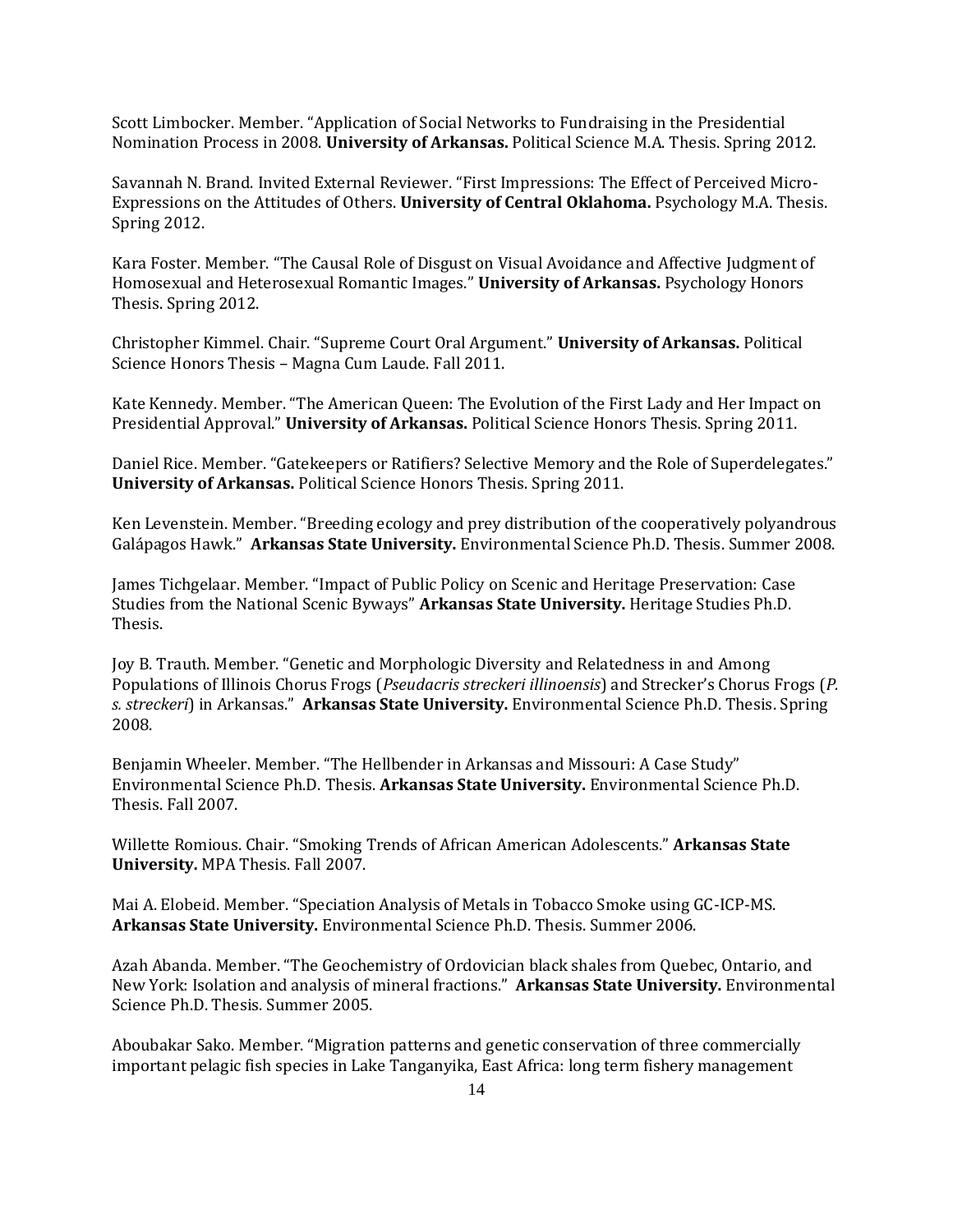policy implications." **Arkansas State University.** Environmental Science Ph.D. Thesis. Summer 2005.

Anil Baral. Member. "Environmental Sustainability in Chromium Electroplating Industries in the USA: Study of the Processes, Environmental Impacts, and Policy." **Arkansas State University.** Environmental Science Ph.D. Thesis. Summer 2004.

William Stephens. Member. "Biomonitoring the Effects of Nutrient Loading From Aquaculture Effluents in Southeastern United States." **Arkansas State University.** Environmental Science Ph.D. Thesis. Summer 2004.

Franck Waota. Member. "Economic Sanctions and Foreign Policy: What We Have Learned from 76 Years of Economic Sanctions.**" Arkansas State University.** Political Science MA Thesis. Fall 2000.

#### **ACADEMIC SERVICE**

### **Awards and Honors**

2018 Best Faculty Paper Award - Arkansas Political Science Association: *Using behavioral science to nudge Arkansas undergraduate citizenship skills by "gamifying" online American National Government.* **Patrick A. Stewart**, Elaine Terrell, Alex M. Kareev, Blake Tylar Ellison, Charini, I. Urteaga.

Robert C. and Sandra Connor Endowed Faculty Fellowship. Fulbright College of Arts and Sciences, University of Arkansas. Awarded April 9, 2012.

Jonesboro Sun's 2007 Local Favorite Award: Professor Category. Awarded June 24, 2007.

Arkansas State University Board of Trustees 2006-07 Faculty Award for Research/Scholarship. Awarded April 10, 2007.

American Political Science Association Advanced Graduate Student Travel Grant for APSA 90th annual meeting, September 1-3, 1994.

Seminar Grant, Biological Perspectives in the Social Sciences, Dartmouth College, August 13-19, 1994.

University of Central Florida Student Government Leadership Scholarship, 1991.

### **Invited Presentations**

*Introduction to Political Ethology: Facial Action Coding Political Figures' Smiles*. **Patrick A. Stewart.** Federal University Minas Gervais, Belo Horizonte, Brazil. September 29, 2021. [https://youtu.be/FdanM9fRL\\_I](https://youtu.be/FdanM9fRL_I)

*Workshop: Nonverbal Communication and the C-SPAN Video Library.* **Patrick A. Stewart.** Co-sponsored by the Center for C-SPAN Scholarship and Engagement & Advanced Methods at Purdue University (AMAP). March 24, 2021.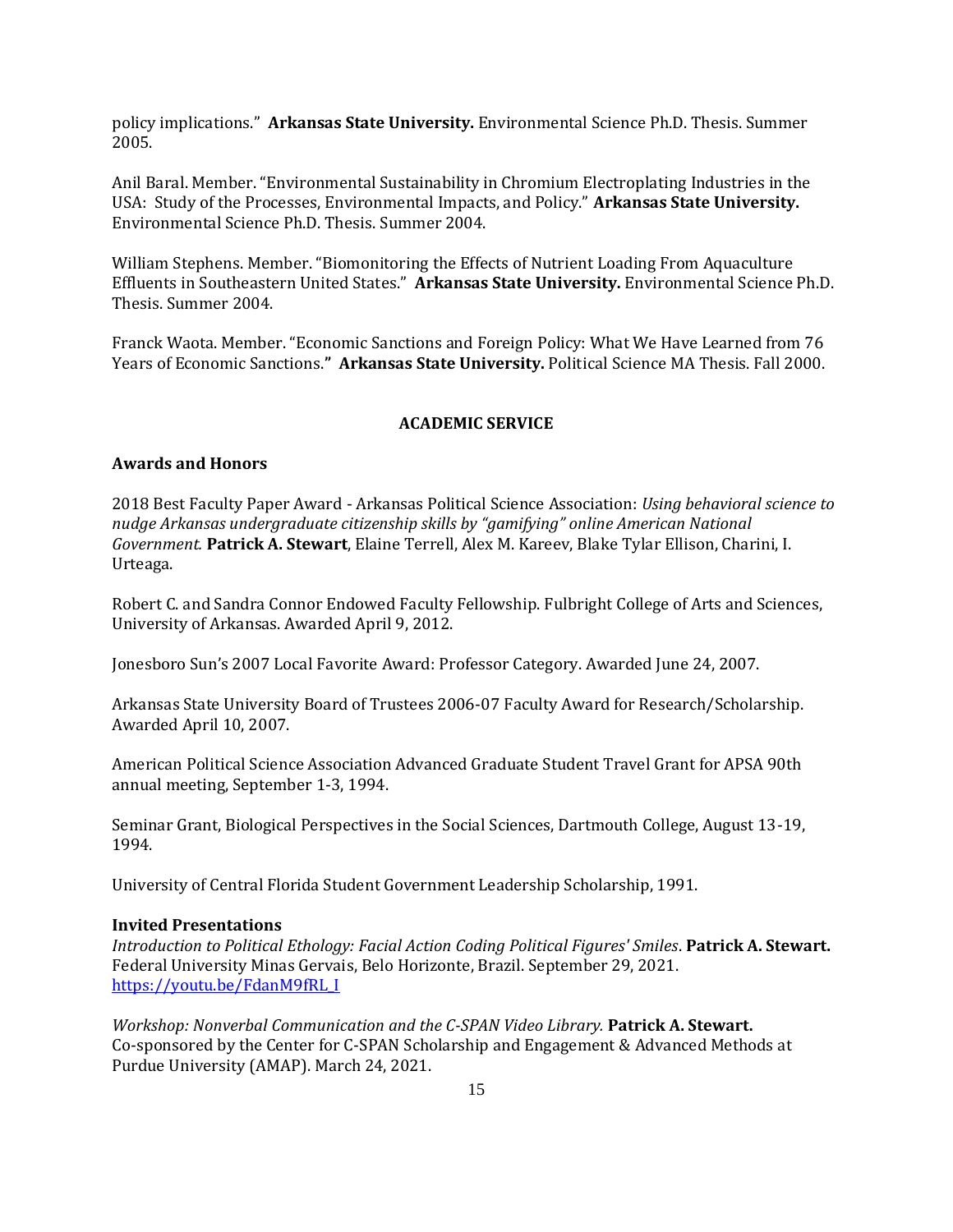[https://vimeo.com/533178633?\\_ga=2.46712942.856415125.1623864737-](https://vimeo.com/533178633?_ga=2.46712942.856415125.1623864737-1373009743.1615660729) [1373009743.1615660729](https://vimeo.com/533178633?_ga=2.46712942.856415125.1623864737-1373009743.1615660729)

*Facing Farage: Using the Componential Processing Model of emotion to understand U.K. & U.S. citizen appraisal of immigration arguments.* **Patrick A. Stewart**. Hot Politics Lab, University of Amsterdam, Amsterdam, Netherlands. December 11, 2020. <https://open.spotify.com/episode/1KJHvZCZ9jvOCwbEnslwj6>

*Introduction to Political Ethology: Facial Action Coding for Political Science.* **Patrick A. Stewart.** Centre for Study of Democratic Citizenship**.** July 24, 2019. Montreal, Quebec, Canada.

*Smiles of the 2020 presidential candidates: Broadening and building followership.* **Patrick A. Stewart. Lewis University** *Pi Sigma Alpha*. April 3, 2019. Chicago, Illinois.

*Political Equivocation in Joint Press Conferences: Comparing President Donald Trump to the Leaders of Free and Partially-free Press Nations During His First Year.* Nichole Russell\*, Alexandra Johnson\*, & **Patrick A. Stewart**. Invited paper w/\$2,500 stipend for Center for C-SPAN Scholarship & Engagement (CCSE) 2018 Research Conference: President Trump and Congressional Elections. Purdue University, West Lafayette, Indiana. 21-23 October 2018.

*Nobody Saw This Coming? Support for Hillary Clinton and Donald Trump Through Audience Reactions During the 2016 Presidential Debates.* C-SPAN Purdue Research Conference Grant: \$2500. Austin Eubanks\* and **Patrick A. Stewart**. Invited paper w/\$2,500 stipend for Center for C-SPAN Scholarship & Engagement (CCSE) 2017 Research Conference: Researching the C-SPAN Archives. Purdue University, West Lafayette, Indiana. 14-16 May 2017.

*Microanalysis of the emotional appropriateness of facial displays during presidential debates: C-SPAN coverage of the first and third 2012 debates.* **Patrick A. Stewart** and Spencer Hall\*. Invited paper w/\$2,500 stipend for Center for C-SPAN Scholarship & Engagement (CCSE) 2017 Research Conference: Advances in Research Using the C-SPAN Archives. Purdue University, West Lafayette, Indiana. 4-6 October 2015.

*Audience Laughter and Applause during the 2012 Republican Presidential Primary Debates.* For the conference Nonverbal Communication in Politics: Implications for democratic judgments and discourse. Multidisciplinary Opinion and Democracy Group University of Gothenburg, Gothenburg, Sweden. August 18-19, 2014.

*Politics, Emotions and Coding Facial Displays: An Introduction.* For the conference Nonverbal Communication in Politics: Implications for democratic judgments and discourse. Multidisciplinary Opinion and Democracy Group University of Gothenburg, Gothenburg, Sweden. August 18-19, 2014.

*Red Tide, Blue Skies, or Purple Reign: Partisan donations during the 2012 Florida presidential preprimary.* Department of Political Science at the University of Central Florida. Orlando, Florida. February 21, 2014

*Signaling, Humor and Presidential Debates*. Summer School of Human Ethology. Faculty of Humanities, Charles University, Prague Czech Republic. April 24, 2010.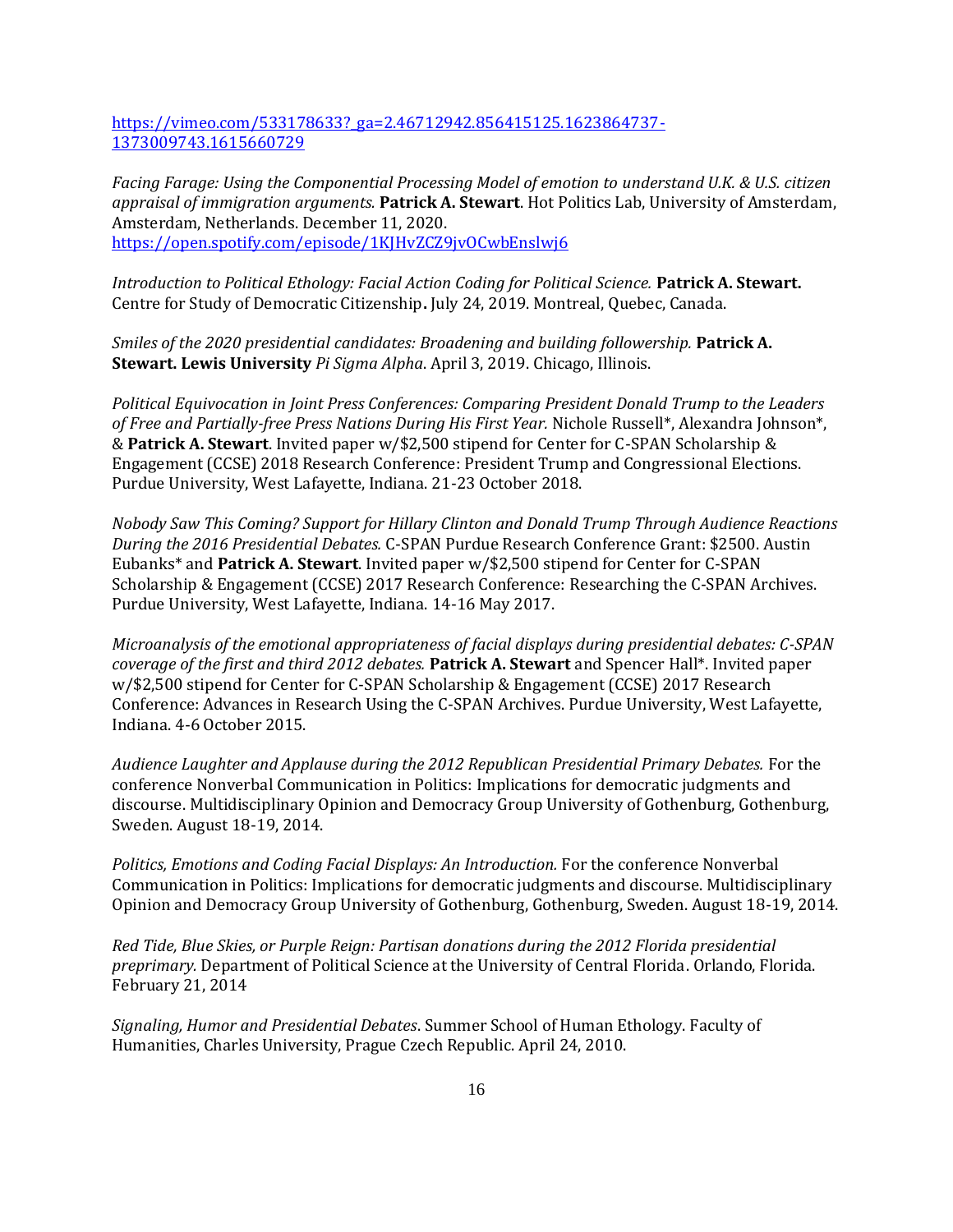*Genetic Testing and Monitoring in the Workplace.* Human Genome Project (HGP) Panel. Zeta Phi Beta Sorority. Jonesboro, AR. November 23, 2002.

*The Face of Leadership: Nonverbal Communication*. Arkansas County Treasurer's Annual Meeting. Hot Springs, AR, June 11, 2002.

*A Hedonic Analysis of Residential Values in Kane County, IL* for the Economics Club. College of Business, University of Central Florida, Orlando, FL April 9, 1999.

*The Value of Kane County Residences Near Farmland and Publicly Accessible Open Space* for the undergraduate class Environmental Policy. College of Arts and Sciences, University of Central Florida. Orlando, FL April 9, 1999.

*Risk and Uncertainty: The Case of Environmental Biotechnology* for the distance learning class Biotechnology: Science and Socio-economic Issues. College of Agriculture and Natural Resources, University of Delaware, October 20, 1998.

*Making our Public Schools Work*. Second Annual African-American Leadership Conference: Implementing Strategies for Change. April 22, 1995.

### **Workshops and Training**

Participant: AP Symposium on Government and Politics. The College Board. Philadelphia, PA. November 3-5, 2017.

Participant: Quality Matters Certification Seminar. Global Campus, University of Arkansas, Fayetteville. April 10, 2014.

Participant: Special Issue of **International Public Management Journal** on Experiments in Public Management Research. Aarhus University, Aarhus, Denmark. November 18-19, 2013.

Presenter: Politics, Emotions, and Coding Facial Display Behavior. Presented at Texas Tech University. Lubbock, TX. October 25, 2013.

Participant: FACS (Facial Action Coding System) Workshop. Dr. Erika L. Rosenberg, Ph.D. University of Pittsburgh. Pittsburgh, PA. January 11-15, 2010.

Participant: The Reid Technique of Interviewing and Interrogation. John E. Reid and Associates. Bentonville, AR. August 3-5, 2004.

Participant: The Challenge of Developing Programs in Small/Rural Communities. Community Development Work Study Conference. U.S. Department of Housing and Urban Development. Washington, DC, October 25-26, 2001.

Participant: Assessing the National Resources Inventory (NRI) and Other Indicators of Farmland Conversion. Natural Resource Conservation Service (NRCS), U.S. Department of Agriculture. Chicago, IL, November 27-28, 2000.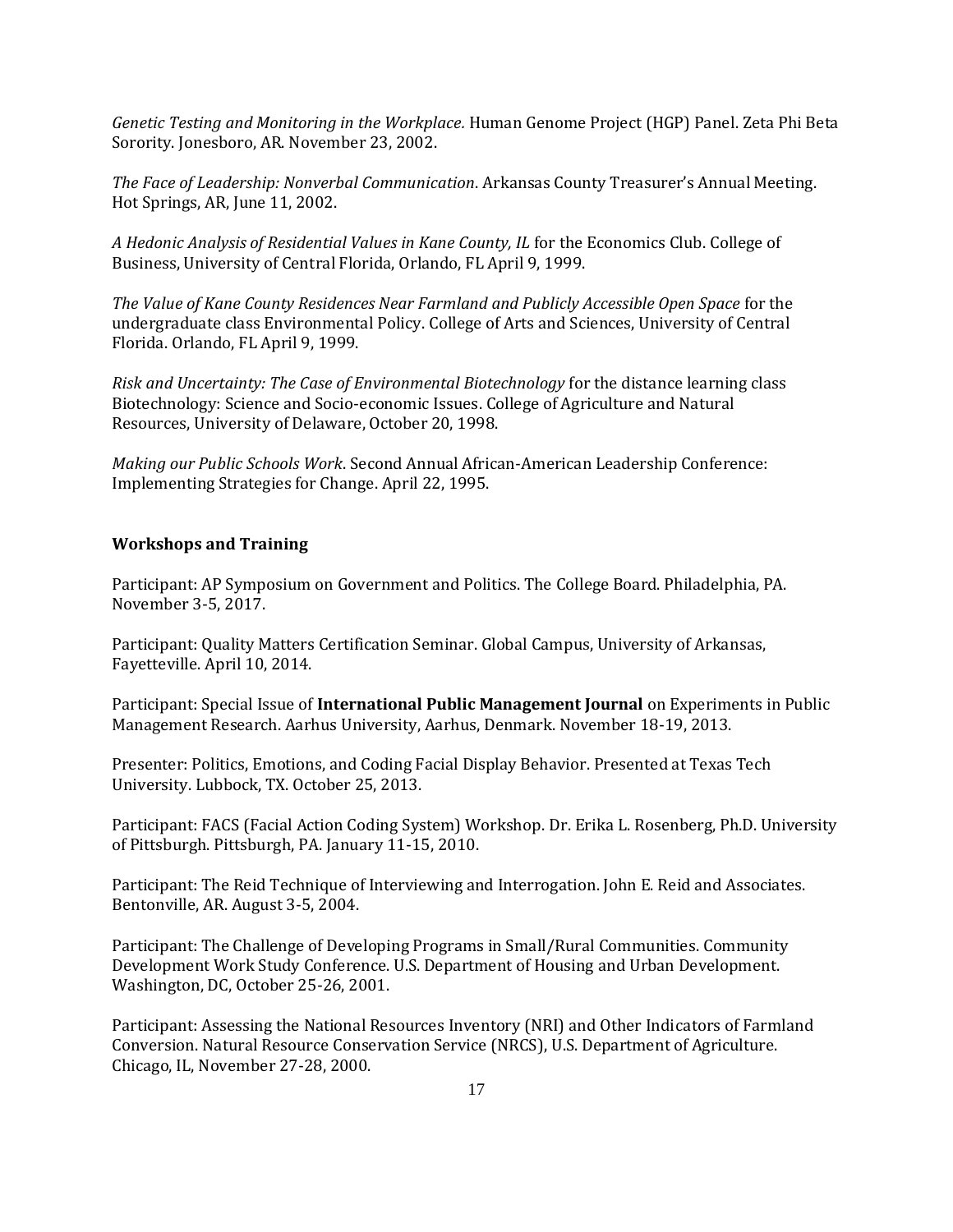Participant: Commission on Peer Review and Accreditation (COPRA) On-site Inspection. National Association of Schools of Public Affairs and Administration. (NASPAA) Annual Conference. Miami Beach, FL, October 13-16, 1999.

Participant: Biological Perspectives in the Social Sciences by The Gruter Institute for Law and Behavioral Research and The Nelson A. Rockefeller Center for the Social Sciences. Dartmouth College, August 13-19, 1994.

Participant: Methodology Workshop by the Association for Politics and the Life Sciences, September 1, 1993.

Participant: Teaching Genetic Issues by the Association for Politics and the Life Sciences, August 30, 1992.

### **Member**

Arkansas Political Science Association Association for Politics and the Life Sciences Midwest Political Science Association International Society for Human Ethology

#### **Journal Article and Book Reviews**

American Journal of Political Science; American Review of Politics: Canadian Journal of Agricultural Economics; Frontiers in Psychology; Humor: International Journal of Humor Research; International Journal of Arts and Sciences*;* Journal of Political Marketing*;* Leadership Quarterly; Midsouth Political Science Review; Palgrave-MacMillan, Ltd*;* PLoS-One; Polish Psychology Bulletin*;*  Politics and the Life Sciences*;* Political Communication; Political Behavior*;* Political Psychology*;*  Political Research Quarterly*;* Motivation and Behavior; Trends in Biotechnology

#### **Grant Proposal Reviews**

Austrian Science Fund BA (British Academy)/Leverhulme Small Research Grant European Research Council OeNB (Oesterreichische NationalBank) Anniversary Fund

#### **Disciplinary Service**

Editorial board member **Politics and the Life Sciences**. 2020-present.

Editorial board member **Leadership Quarterly**. 2018-present.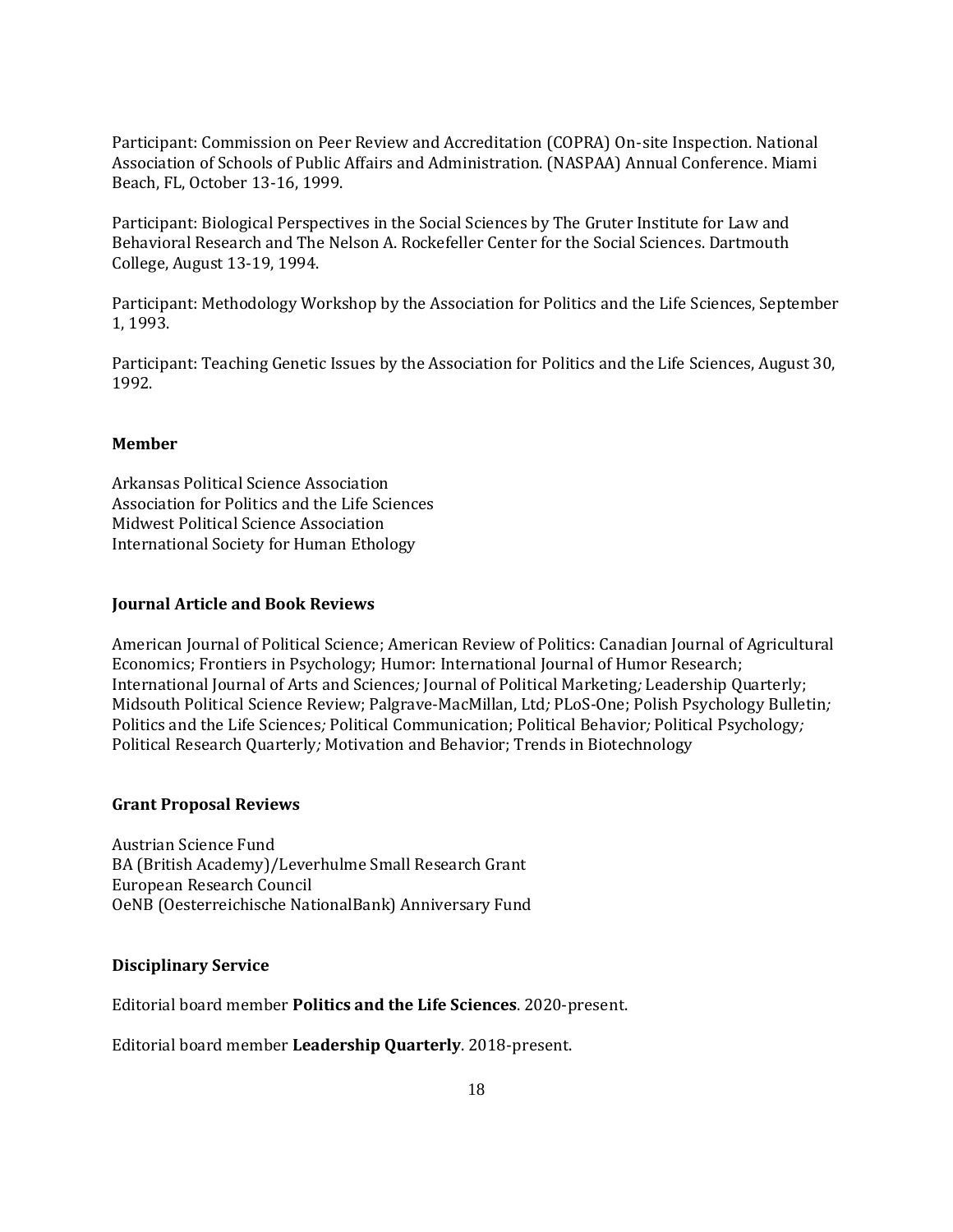Chair. Governing Council - Association for Politics and the Life Sciences. 2016-present.

Member. Governing Council - Association for Politics and the Life Sciences. 2005-present.

Member. Editorial Advisory Board – Emerald Press Biopolitics Series. 2012-present.

Member. Governing Council – International Political Science Association Research Committee #12. 2012-present.

Program Reviewer. National Certified Public Manager (CPM) Consortium. California CPM Program at THE CENTRE for Organization Effectiveness, San Diego, CA. 2007.

#### **University Service**

Director Online Education. Department of Political Science, University of Arkansas. 2021-present.

Member. Masters of Public Administration (MPA) Academic Committee. University of Arkansas. 2008-present

Academic Advisor. University of Arkansas Rugby Football Club. 2008-present.

Interviewer. Honors College. University of Arkansas. Spring 2012.

Interviewer. Bodenhamer Fellowship. University of Arkansas. Spring 2010-2011

Chaperone. Bodenhamer Fellows' Washington, DC. Trip. Summer 2009-2011

Member. Public Policy Ph.D. Advisory Committee. University of Arkansas. 2008-2015.

Co-Director/Founder. Center for Social Research. **Arkansas State University**. 2005-2008.

Member. Institutional Review Board (IRB). **Arkansas State University**. 2004-2008.

Member. Arkansas Biosciences Institute Director Search. **Arkansas State University.** 2003.

Member. Biosciences Ph.D./MS Development Committee. **Arkansas State University.** 2003.

Co-Chair. Search Committee: Department of Political Science. **Arkansas State University.** 2001- 2002.

Chair. Search Committee: Department of Political Science. **Arkansas State University.** 2000-2001.

Member. Environmental Sciences Ph.D. Program Committee Member. **Arkansas State University.**  1998-2008.

Member. Environmental Sciences Ph.D. Program Director Search Committee. **Arkansas State University**.1998-1999.